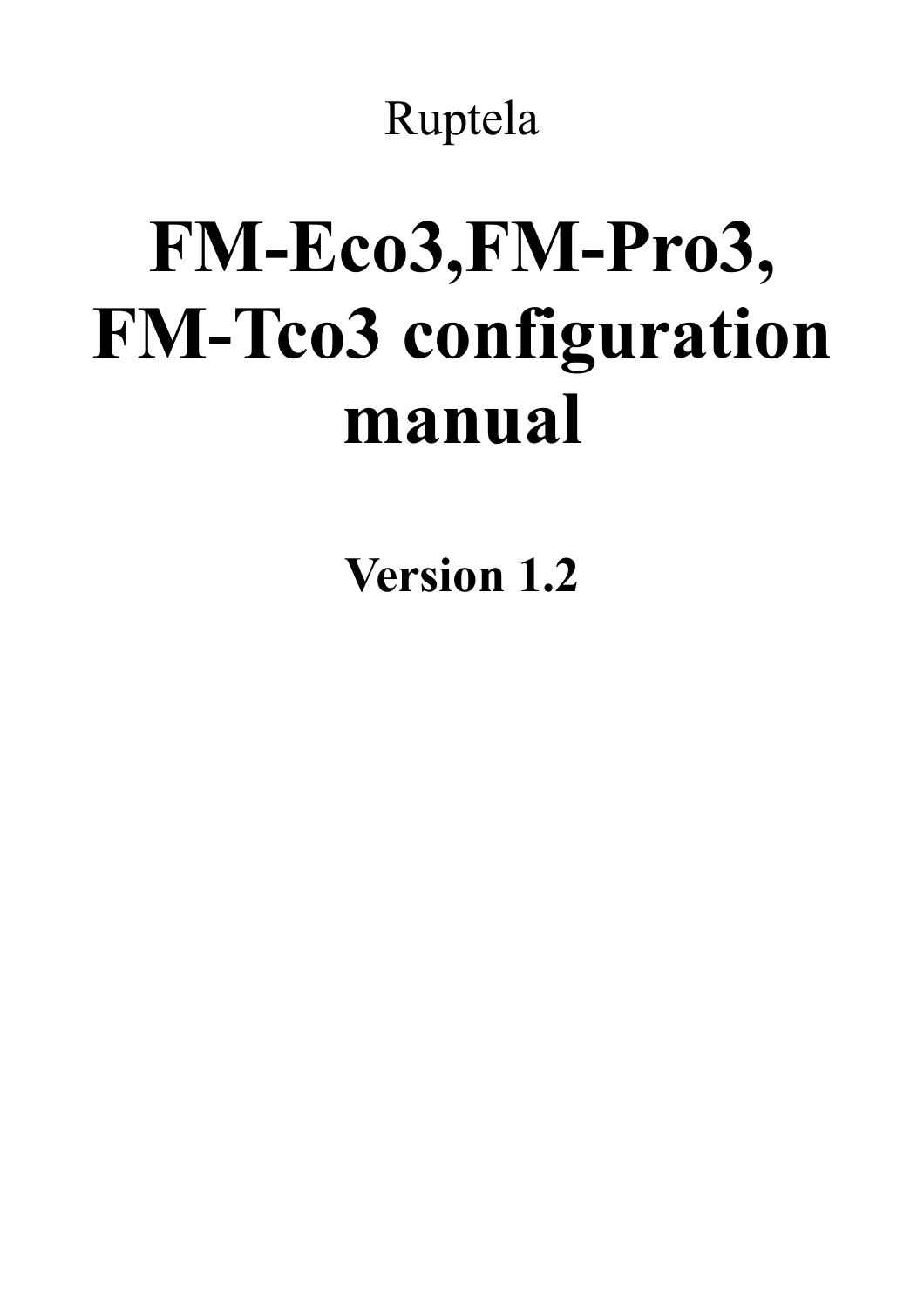# **Table of Contents**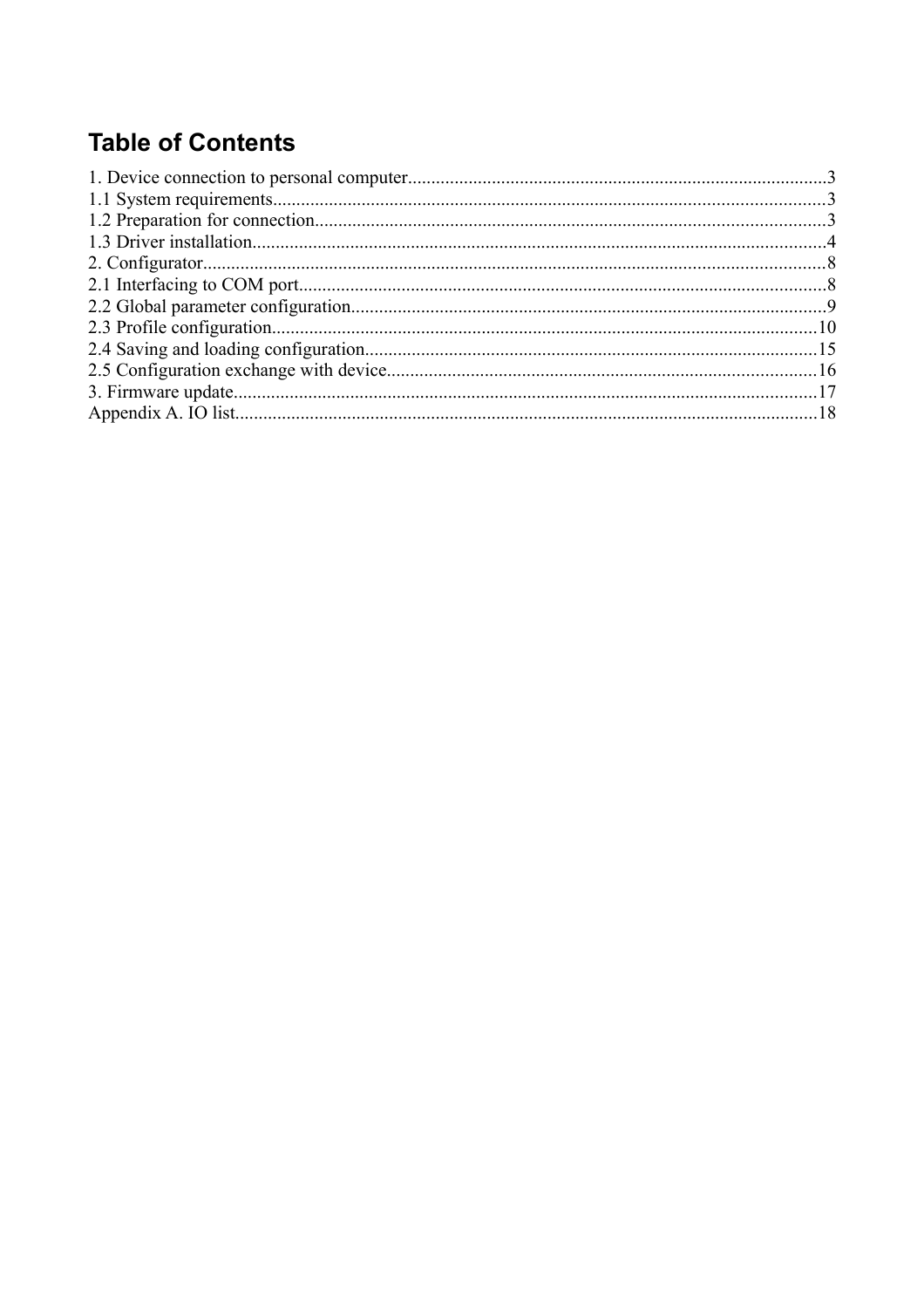#### **1. Device connection to personal computer**

All examples of connection and configuration will be provided on a personal computer (PC) running Microsoft Windows XP SP3 32bit operating system. Usually identical or analogue procedures should be applied on newer versions of Windows family.

#### *1.1 System requirements*

Hardware requirements (not supplied in package):

•CPU: 1,5GHz or better.

•RAM: 512MB or more.

•USB port.

•USB A to mini USB cable (Fig.1.1.1)



Fig. 1.1.1 USB A to mini USB cable.

Software requirements

•Operating system: Microsoft Windows XP, or Microsoft Windows Vista, or Microsoft Windows 7 (32-bit and 64-bit)

•Microsoft .NET framework 4 (available as free download from [http://www.microsoft.com/downloads/en/details.aspx?FamilyID=9cfb2d51-5ff4-4491-b0e5](http://www.microsoft.com/downloads/en/details.aspx?FamilyID=9cfb2d51-5ff4-4491-b0e5-b386f32c0992) b386f32c0992).

#### *1.2 Preparation for connection*

Before connecting FM-Xxx3 to PC please check if you have the latest configuration software. you can download it from here: ftp://dev.ruptela.lt (user name:ftp, password: ftp).

At first connect device to  $+12/24V$   $\equiv 1A/500$  mA power supply, this will prevent from damaging PC when FM-Xxx3 device is active. You can use an AC/DC stabilized converter for this (not supplied with the device). When device is powered up, it is safe to plug in USB cable.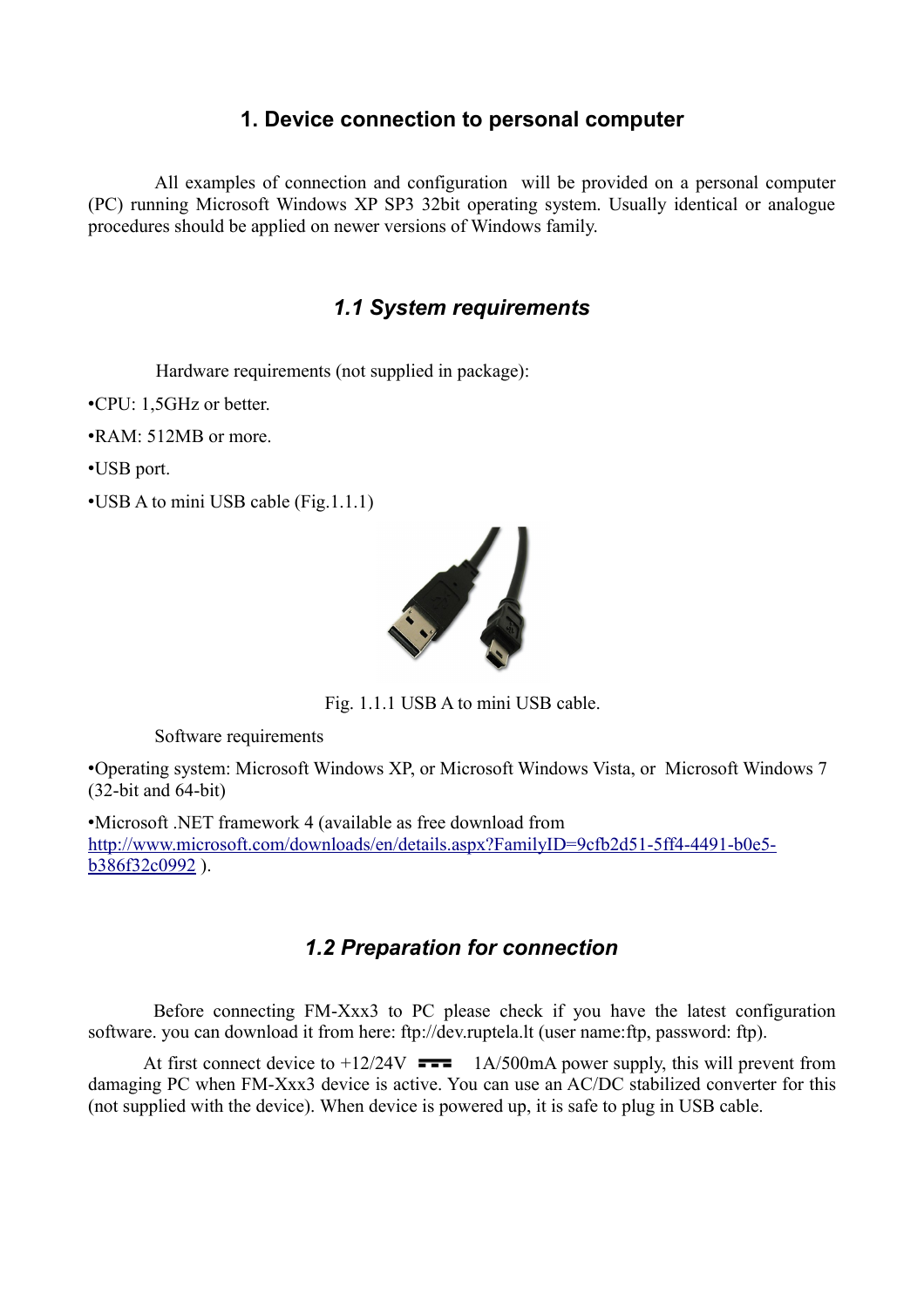#### *1.3 Driver installation*

1. When the FM-Xxx3 device is first time connected to PC the notification should pop up that new hardware was found and configuration window is shown (Fig. 1.3.1). Select ", No, not this time" and click "Next" button.



Fig. 1.3.1 Driver installation

2. In the next window select "Install from a list or specific location (Advanced)" (Fig. 1.3.2).



Fig. 1.3.2 Driver installation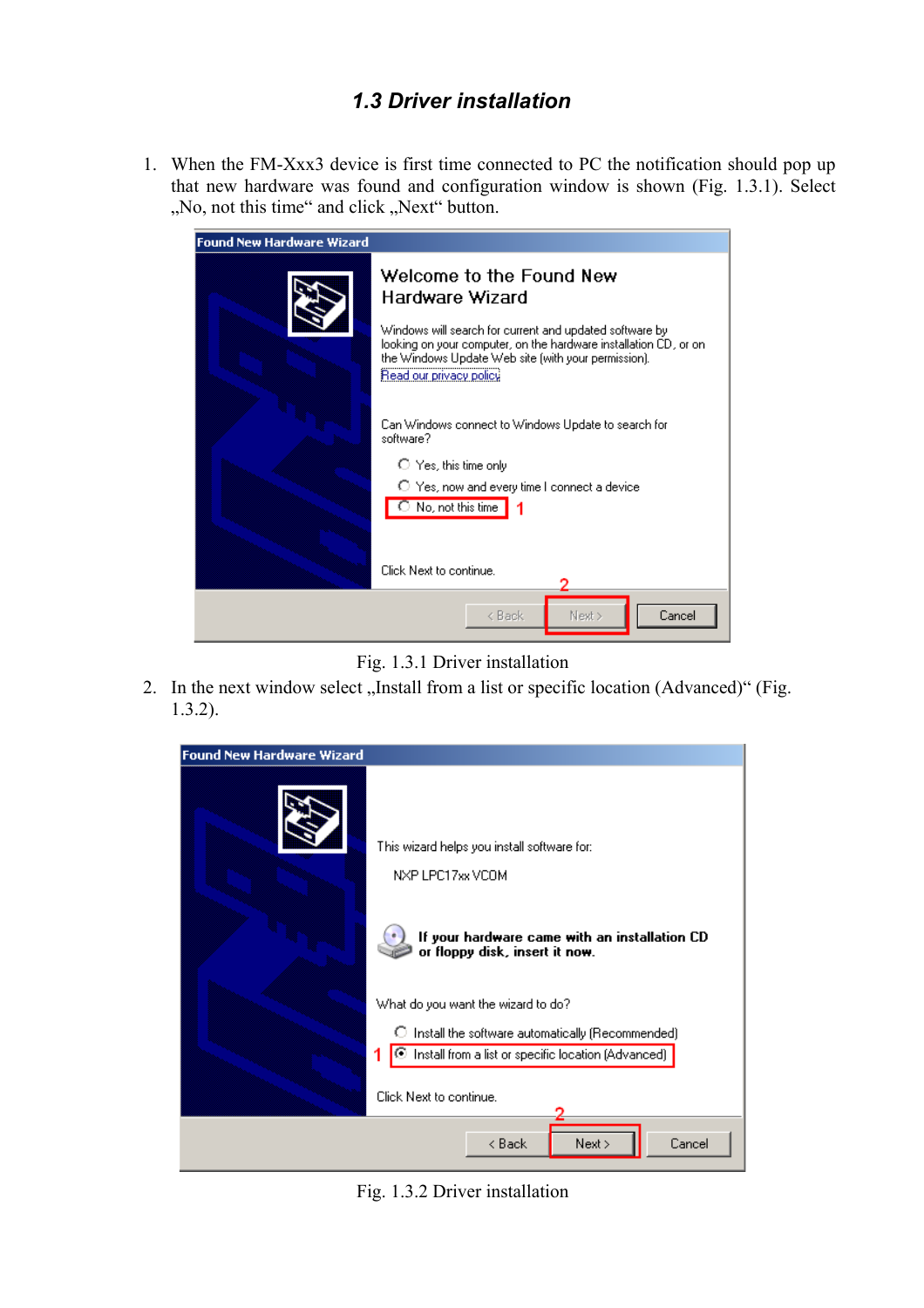3. In the next window select "Include this location in the search:" and click "Browse" and navigate to folder where configuration software is saved (i.e. *F:\FM3 configurator 00.01.15*) then click next(Fig. 1.3.3).

| <b>Found New Hardware Wizard</b>                                                                                                                               |
|----------------------------------------------------------------------------------------------------------------------------------------------------------------|
| Please choose your search and installation options.                                                                                                            |
| 6 Search for the best driver in these locations.                                                                                                               |
| Use the check boxes below to limit or expand the default search, which includes local<br>paths and removable media. The best driver found will be installed.   |
| V Search removable media (floppy, CD-ROM)<br>1<br>$\overline{\blacktriangledown}$ Include this location in the search:<br><br>Þ٨<br><b>Browse</b>              |
| C Don't search. I will choose the driver to install.                                                                                                           |
| Choose this option to select the device driver from a list. Windows does not guarantee that<br>the driver you choose will be the best match for your hardware. |
| 3                                                                                                                                                              |
| Cancel<br>< Back<br>Next                                                                                                                                       |

Fig. 1.3.3 Driver installation

4. Then driver installation should proceed. If asked, click "Continue Anyway" (Fig. 1.3.4).

| <b>Found New Hardware Wizard</b>                   |                  | <b>Hardware Installation</b> |                                                                                                                                                                                                                                                                                                                                                                                                                       |
|----------------------------------------------------|------------------|------------------------------|-----------------------------------------------------------------------------------------------------------------------------------------------------------------------------------------------------------------------------------------------------------------------------------------------------------------------------------------------------------------------------------------------------------------------|
| Please wait while the wizard installs the software |                  | FM3 type device              | The software you are installing for this hardware:                                                                                                                                                                                                                                                                                                                                                                    |
| FM3 type device                                    |                  | passed Windows Logo testing. | has not passed Windows Logo testing to verify its compatibility<br>with Windows XP. [Tell me why this testing is important.]<br>Continuing your installation of this software may impair<br>or destabilize the correct operation of your system<br>either immediately or in the future. Microsoft strongly<br>recommends that you stop this installation now and<br>contact the hardware vendor for software that has |
|                                                    | < Back<br>Next > | Cancel                       | Continue Anyway<br>STOP Installation                                                                                                                                                                                                                                                                                                                                                                                  |

5. The driver should be installed and work. Fig. 1.3.4 Driver installation

If an error pops up that PC "Cannot Start this hardware" (Fig. 1.3.5), you should restart the PC or do the following actions:

- 1) click finish and go to "Device Manager".
- 2) In device manager go to "Ports (COM  $&$  LPT)",
- 3) expand section then right-click on "FM3 type device (COMXX)"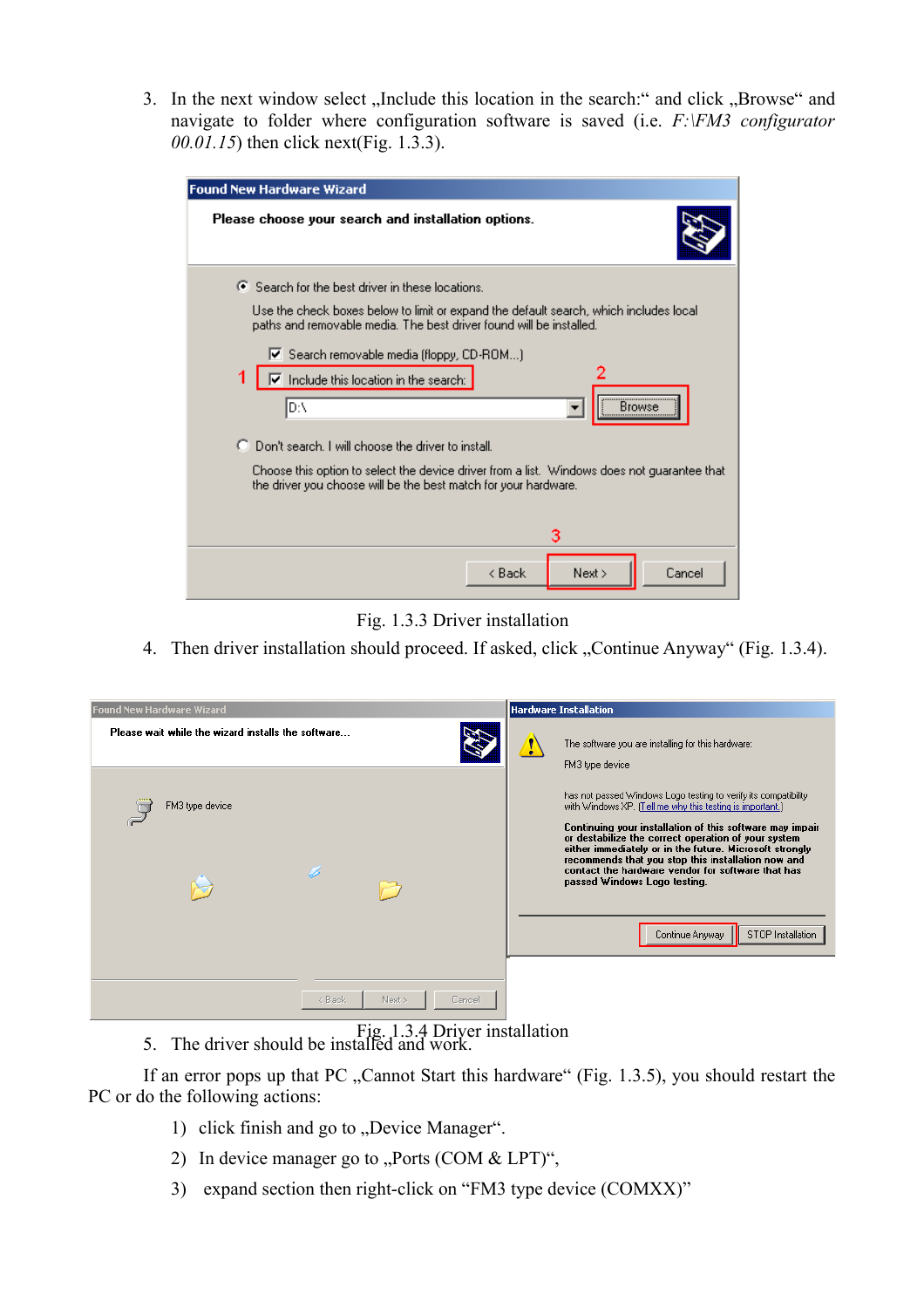- 4) and select "Disable" (Fig. 1.3.6).
- 5) When asked for confirmation click "Yes".
- 6) Then, again, right-click on "FM3 type device (COMXX)" and
- 7) select "Enable" (Fig. 1.3.7).
- 8) Driver now should be completely installed and ready to use (Fig. 1.3.8).

| <b>Found New Hardware Wizard</b> |                                                                                   |
|----------------------------------|-----------------------------------------------------------------------------------|
|                                  | <b>Cannot Start this Hardware</b>                                                 |
|                                  | There was a problem installing this hardware:                                     |
|                                  | FM3 type device                                                                   |
|                                  | This device cannot start. (Code 10)                                               |
|                                  | Click Finish to start a troubleshooter that can help you resolve.<br>the problem. |
|                                  | Finish<br>< Back<br>Cancel                                                        |

Fig. 1.3.5 Driver installation



Fig. 1.3.6 Driver installation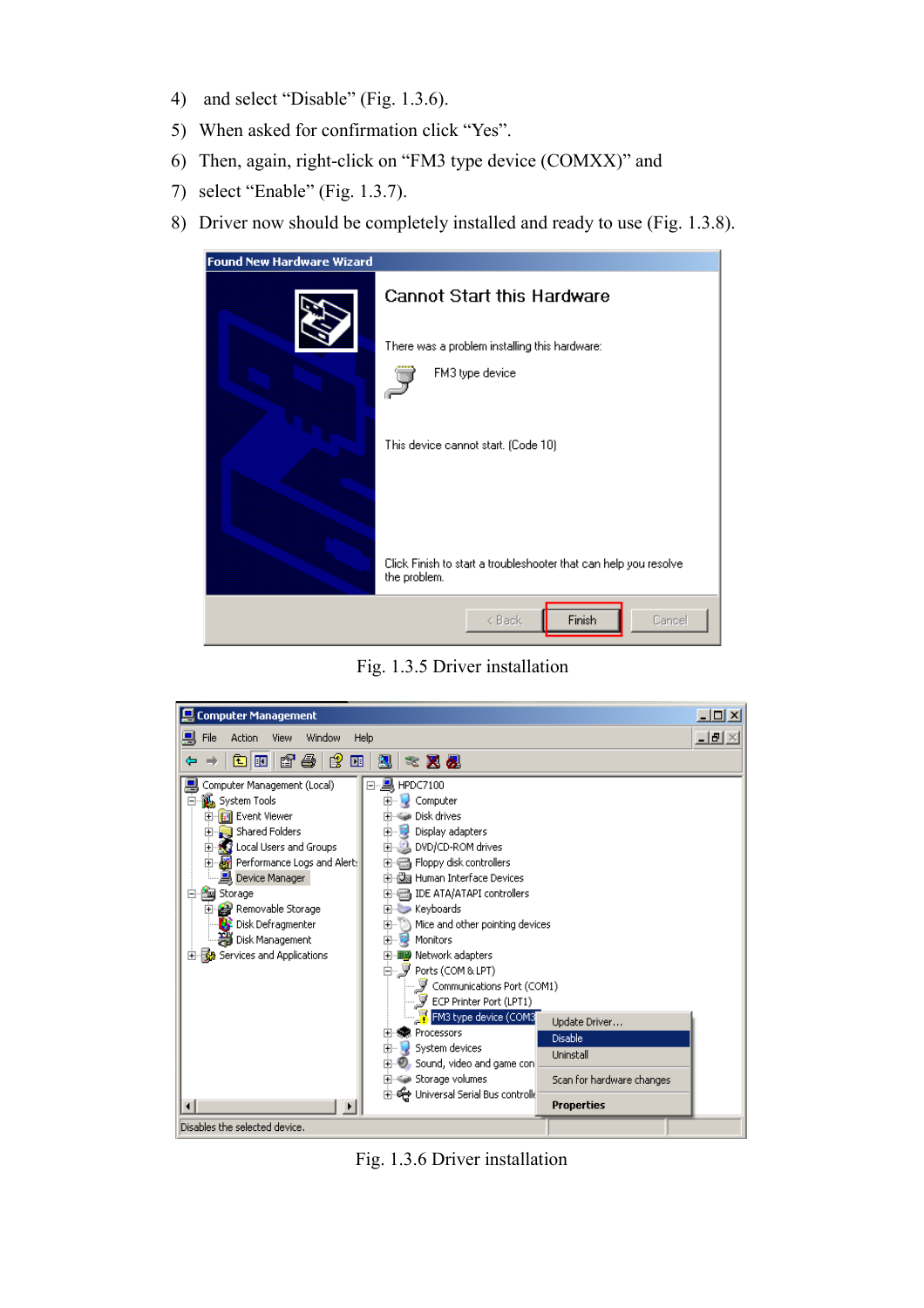

Fig. 1.3.7 Driver installation



Fig. 1.3.8 Driver installation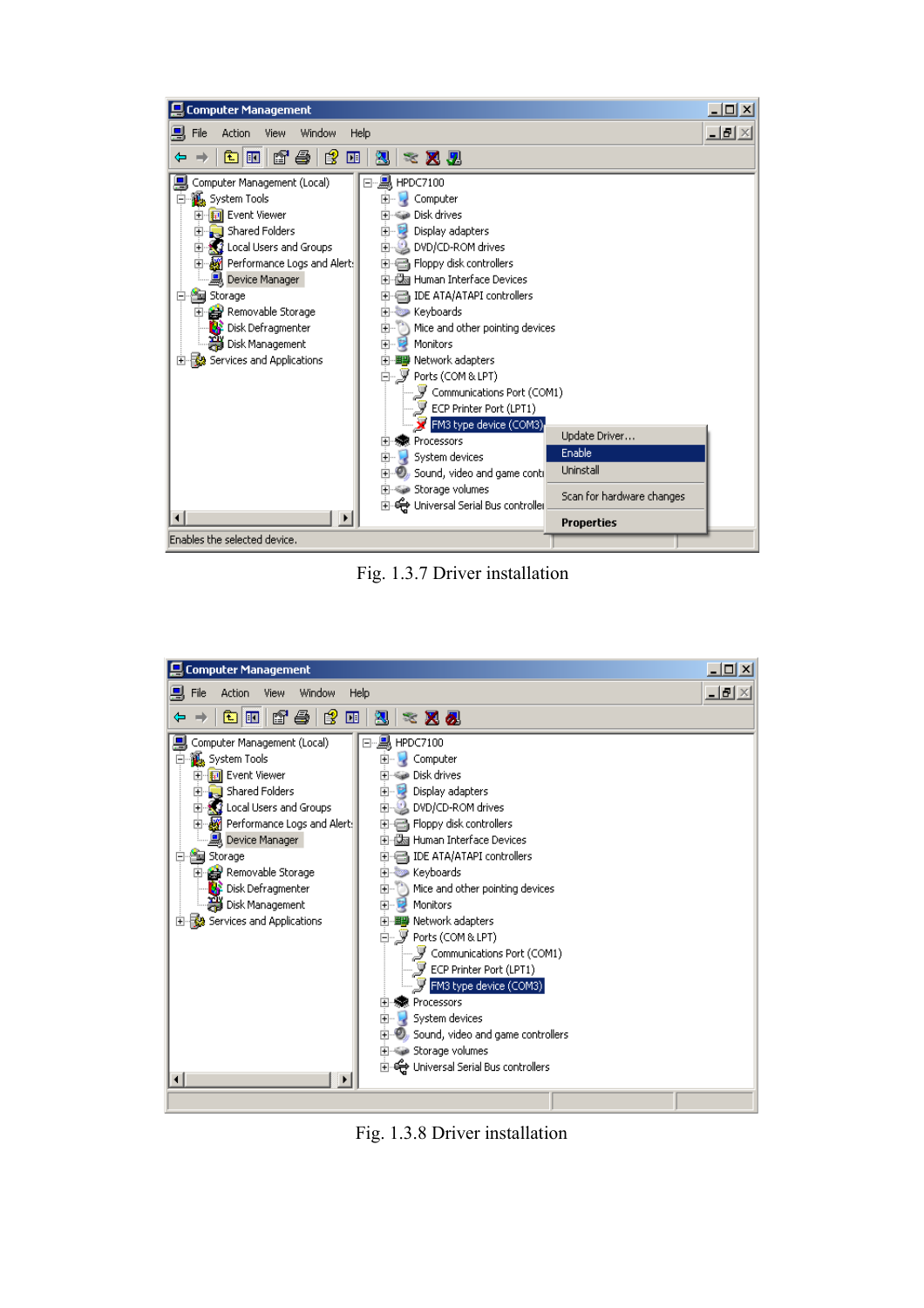#### **2. Configurator**

In order to use configurator go to folder where you saved configuration software and launch ...VCP.exe" file. This configurator is intended to configure FM-Eco3, FM-Pro3 and FM-Tco3 devices.

#### *2.1 Interfacing to COM port*

In the main view upper left corner there is a drop box which contains COM ports list. You should select port corresponding to your device (you can check it in "Device manager") and click "Connect" button. If connection is successful, "Connect" button changes into "Disconnect" and on the main view bottom there should be information available about software, hardware and IMEI number (Fig. 2.1.2). Also when connected device type will be detected (Fig. 2.1.3)

| <b>NR FM3 configurator v00.01.16</b> |                               |  |  |  |  |
|--------------------------------------|-------------------------------|--|--|--|--|
| COM1                                 | <sup>I</sup> Global           |  |  |  |  |
| Connect                              | <b>Protocol</b><br><b>UDP</b> |  |  |  |  |

Fig. 2.1.1 COM port drop-box.

|                           | 認 FM3 configurator v00.01.16      |               | 疑 FM3 configurator v00.01.1                                    |                    |
|---------------------------|-----------------------------------|---------------|----------------------------------------------------------------|--------------------|
| COM3<br>Connect           | Global<br>Protocol<br>$\odot$ HDP | ⇒             | Global<br>COM3<br>Protocol<br><b>Disconnect</b><br>$\odot$ UDP |                    |
| <b>Diagnostics</b>        | BL: XXXX<br>EW:                   | <b>XXXXXX</b> | IMEL XXXXXXXXXXXXX                                             | <b>Battery Off</b> |
|                           |                                   | ₩             |                                                                |                    |
| BL:<br><b>Diagnostics</b> | $0x500x01$ $FW:$                  | 04.00.00      | 012207007308478<br>IMEI:                                       | <b>Battery Off</b> |

Fig. 2.1.2 Changes after connection to COM port

In order to disconnect click "Disconnect" button. Sometimes when connected IMEI is displayed as few unconditional characters, this means that device is not fully ready. Try to disconnect, wait for a half minute or longer and connect again – this should fix the problem.

| Send FW   |  |
|-----------|--|
| Pro3      |  |
| Profile 1 |  |

Fig. 2.1.3 Device type selection drop-box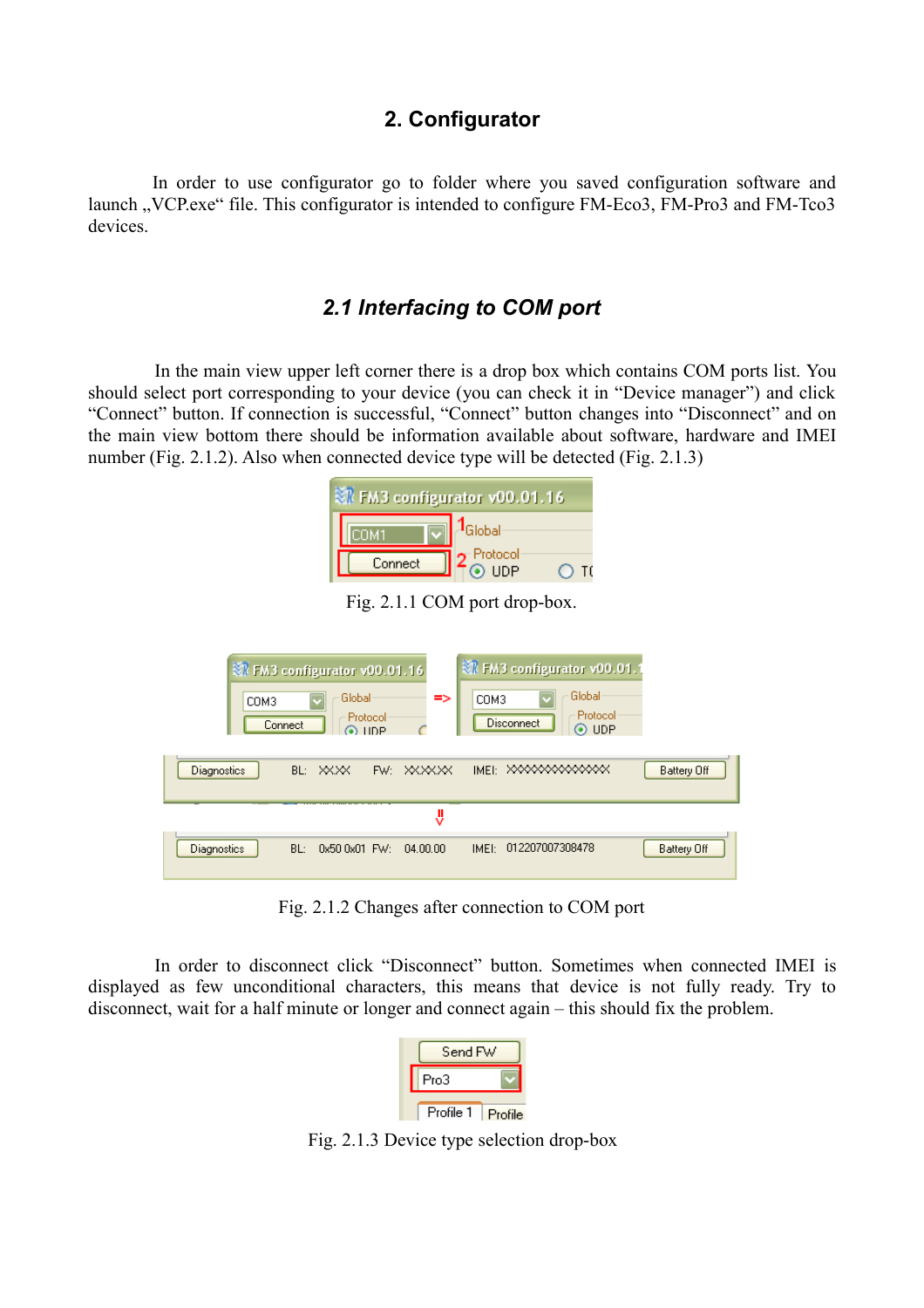#### *2.2 Global parameter configuration*

Global parameters are parameters which apply to the system in general. Global parameters are constant and do not change while device is working, unless they are configured by user (Fig.2.2.1).

| Global                                |                              |
|---------------------------------------|------------------------------|
| Protocol<br>$\odot$ UDP<br><b>TCP</b> | Connection settings<br>IP1   |
| APN settings                          | Port1                        |
| Name                                  |                              |
| User                                  |                              |
| Psw                                   |                              |
| <b>Configuration Password</b>         | <b>SMS</b><br><b>Options</b> |

Fig. 2.2.1 Global parameter view

**Protocol** is a formal description of digital message formats and the rules for exchanging those messages between system's elements. This parameter sets how FM-Xxx3 device communicates with server. Options:

•UDP – consumes less traffic (amount of data send/received), but less reliable.

•TCP – consumes more traffic (about 30% more), but more reliable.

In case of UDP, if data is lost during transfer to server, the device will repeat the same message in next GPRS session, until transfer is successful. This means that in case of UDP there will be more retries to send, but server will receive all the data anyway.

**APN** (Access Point Name) is a communication protocol that allows a user's device to access the internet using the mobile phone network. Name, User and Psw (password) parameters should be provided by your mobile operator as GPRS settings.

#### **Connection settings**:

•IP1 – Internet Protocol address of your server in Ipv4 form (i.e. *127.0.0.1*)

•Port1 – port number through which server is accessible (i.e. 7001)

**Configuration Password** – password which restricts device configuration through USB cable. When not blank, you will be asked to enter password every time when you start receiving or sending configuration session with device. Leave it blank, if you want everyone to be able to configure your device. If you forget the password, you can reset or delete it by sending configuration via GPRS from your server account, because then you wont be requested for password.

**SMS** are group of settings to manage your device via SMS messages. Click "Options" to see them (Fig. 2.2.2). FM-Xxx3 device can accept and send specific SMS messages, like device location information or status. In order to prevent third party eavesdropping you can restrict their usage to up to 10 authorised numbers with one password for all of them. Device will receive and send SMS messages only from those Valid Numbers. Numbers are written without spaces and without plus sign in front (i.e. *37012312345678*). Leave them blank, if you want to allow everyone to send SMS to the device. Every request with SMS must be sent with password, if device is protected. Leave blank, if not using this feature.

Warning! If you leave authorised number and password fields blank, 3<sup>rd</sup> parties who know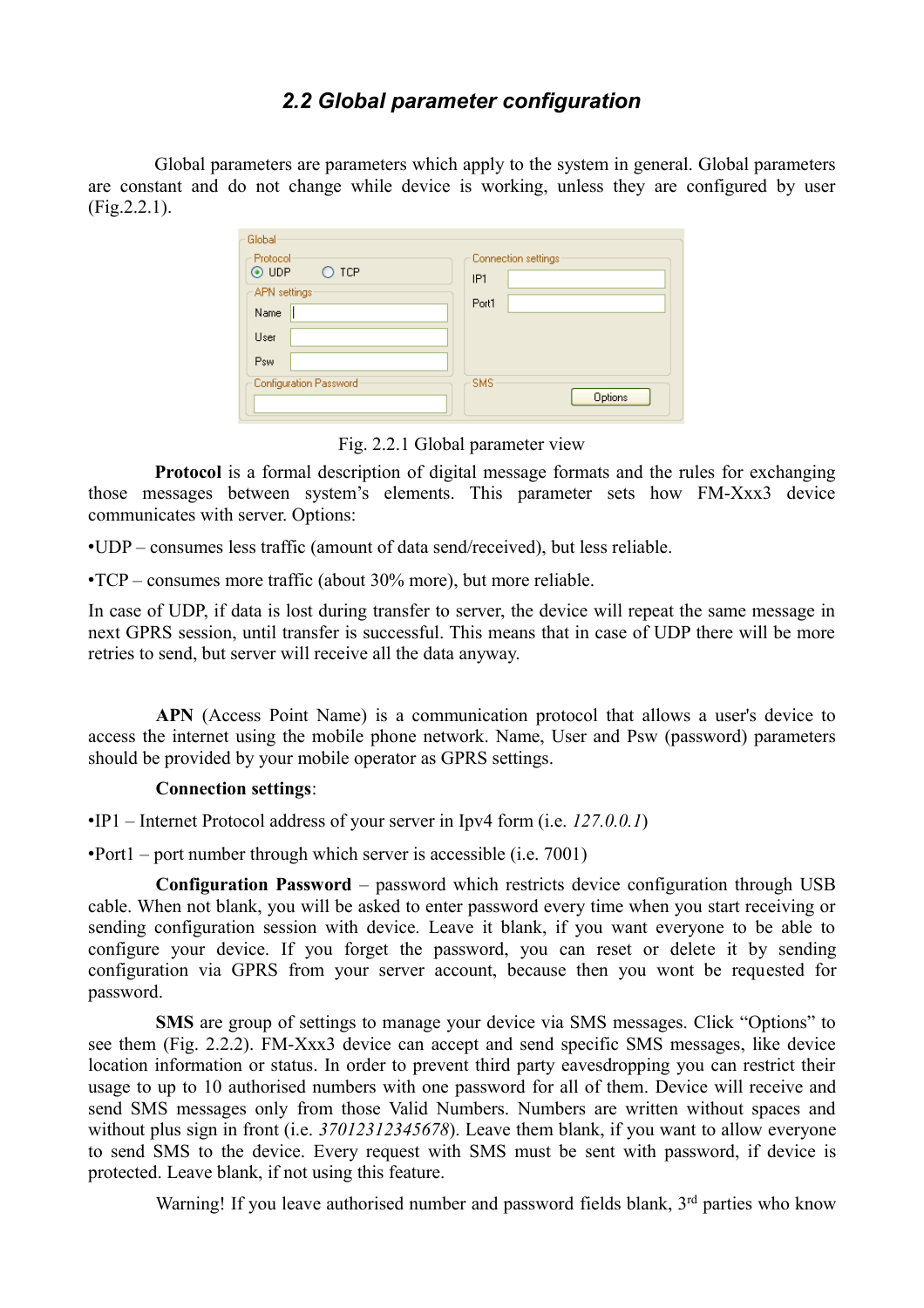|                          | $\Box$ o $\times$<br><b>NR SMS numbers</b> |  |
|--------------------------|--------------------------------------------|--|
|                          | Password                                   |  |
|                          |                                            |  |
|                          | <b>Valid Numbers</b>                       |  |
| 1                        |                                            |  |
| $\overline{c}$           |                                            |  |
| 3                        |                                            |  |
| $\overline{4}$           |                                            |  |
| 5                        |                                            |  |
| 6                        |                                            |  |
| $\overline{\mathcal{L}}$ |                                            |  |
| 8                        |                                            |  |
| 9                        |                                            |  |
| 10                       |                                            |  |
|                          | Close                                      |  |

Fig. 2.2.2 SMS numbers and password

SIM card number will be able to change configuration or do any other action with the device.

#### *2.3 Profile configuration*

**Data sending** parameters (bottom left) are used to set-up sending rules. User can disable data sending via GPRS. In this case device will act as black box and only collect records. About 5000 records can be stored and after this, device will start overwriting oldest records. User also define minimum numbers of records in order to start session (saves traffic if your GSM operator has big session rounding like 10kb or 100kb) and sending period (Fig. 2.3.1). For advanced sending rules user can use timetable by enabling it and configuring (click "Timetable").

| Data sending<br>$\boxed{\triangledown}$ Enable |           |   |
|------------------------------------------------|-----------|---|
| Min Records                                    | 1         |   |
| Period                                         | 60        | s |
| Enable timetable                               |           |   |
|                                                | Timetable |   |

Fig. 2.3.1 Data sending options view

In timetable whole week is divided into periods of 10 minutes (Fig. 2.3.2). User can select day of week and exact time, when GPRS sending is allowed. In order to select/deselect whole hour, user should click on row header cell. It is possible to configure timetable and copy it to another day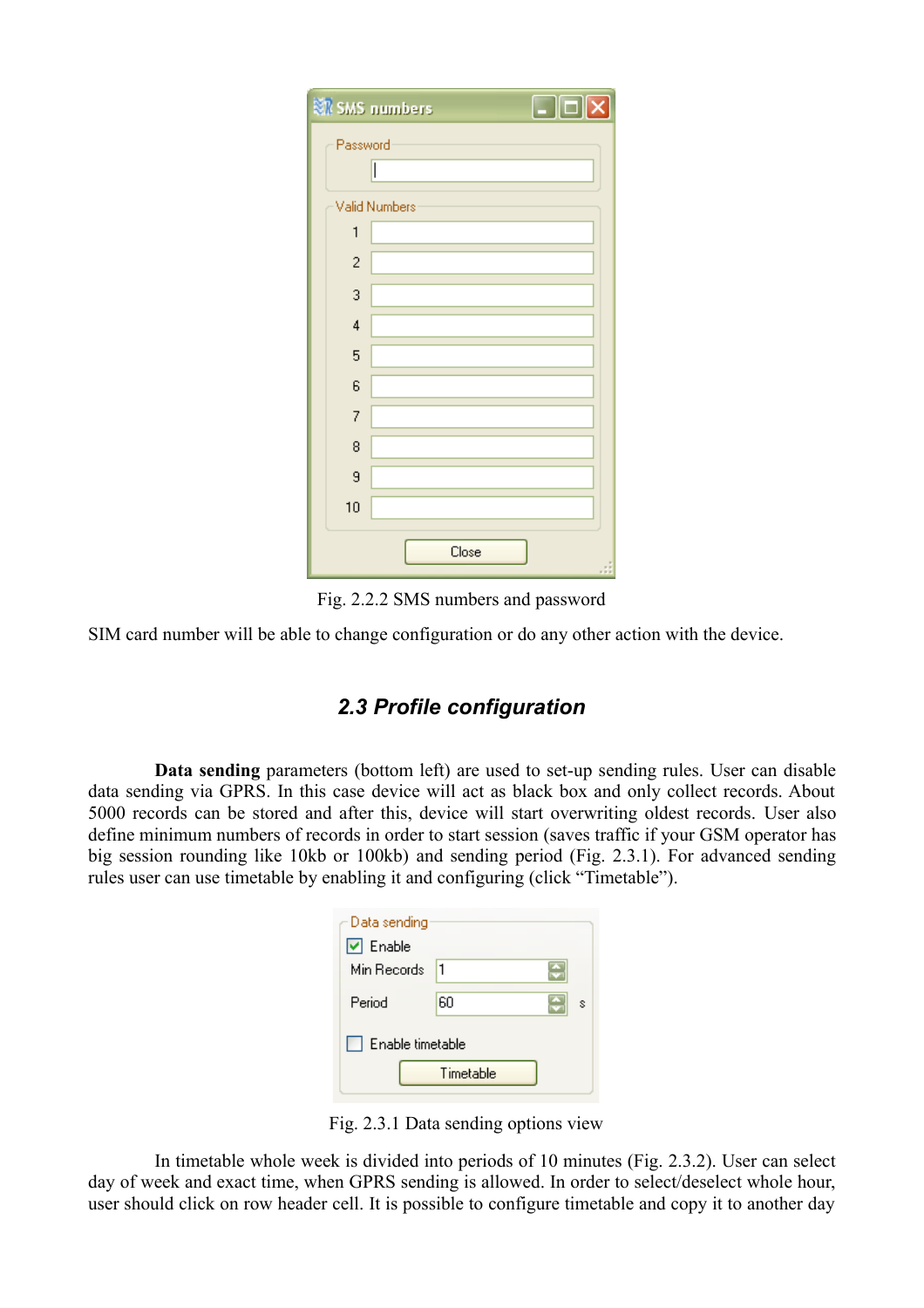of the week(or whole week). Also similar options are available for timetable clearing. It is important to note that "Timetable" has higher priority than "Period" important. Lets say Period=3600s (1 hour) and timetable allows sending only from 12:30 to12:40 that day. If sending will start at 00:00, next time it will send data at about 01:00. Eventually, device will attempt to send 12:00 and 13:00, but timetable only allows sending 12:30-12:40, so no data will be sent that day. So it is not recommended to have "Period" longer than smallest consecutive timetable period (according to Fig. 2.3.2 "Period" should be no longer than 1h=3600s).

| <b>X</b> Timetable |                   |                          |                   |                          |                   |            | ⊡⊡Ix                           |
|--------------------|-------------------|--------------------------|-------------------|--------------------------|-------------------|------------|--------------------------------|
| Mon<br>Tue         | Wed               | Fri<br>Thu               | Sat               | Sun                      |                   |            |                                |
|                    | HH:00             | HH:10                    | HH:20             | HH:30                    | HH:40             | HH:50      | Copy timetable:                |
| 00:MM              |                   | п                        |                   |                          | ш                 |            | From:<br>Mon                   |
| 01:MM              | П                 | <b>The Second</b>        | ш                 | $\Box$                   | П                 | П          | $\overline{\mathbf{v}}$<br>To: |
| 02:MM              | H                 | ш                        |                   | ш                        | П                 |            | Mon                            |
| 03:MM              | l.                | T                        | H                 | ш                        | П                 | ٠          |                                |
| 04:MM              | П                 | ш                        |                   | Ш                        | l.                |            | Copy                           |
| 05:MM              | П                 | F                        | <b>The Second</b> | $\Box$                   | n                 | a a        |                                |
| 06:MM              | П                 | ш                        |                   | ш                        | ш                 |            | Clear timetable                |
| 07:MM              | <b>The State</b>  | <b>The Second</b>        | H                 | H                        | <b>The State</b>  |            | Mon                            |
| 08:MM              |                   | I.                       |                   |                          | ш                 |            | Clear                          |
| 09:MM              |                   |                          |                   | <b>The Second</b>        | П                 |            |                                |
| 10:MM<br>▶         | ☑                 | ☑                        | ☑                 | ☑                        | ☑                 | ☑          |                                |
| 11:MM              |                   |                          | m                 | Ш                        | <b>COL</b>        | <b>COL</b> |                                |
| 12:MM              |                   |                          | m.                | ш                        | <b>COL</b>        |            |                                |
| 13:MM              | П                 | l.                       | ш                 | Ш                        | <b>COL</b>        | ш          |                                |
| 14:MM              |                   |                          |                   |                          |                   |            |                                |
| 15:MM              | П                 |                          |                   | <b>The Second</b>        | П                 |            |                                |
| 16:MM              |                   |                          |                   |                          |                   |            |                                |
| 17:MM              | ш                 | H                        | ш                 | ш                        | П                 | ш          |                                |
| 18:MM              | Π                 | П                        |                   | П                        | П                 |            |                                |
| 19:MM              | <b>The Second</b> | <b>COL</b>               | <b>FRI</b>        | П                        | <b>The Second</b> | ٠          |                                |
| 20:MM              | F                 |                          | <b>The Second</b> | П                        |                   |            |                                |
| 21:MM              | П                 | $\Box$                   | <b>The Second</b> | П                        | $\Box$            | ▛          |                                |
| 22:MM              | H                 | F                        | <b>The Second</b> | П                        | П                 |            |                                |
| 23:MM              | ⊓                 | $\overline{\phantom{a}}$ |                   | <b>The Second Second</b> | <b>The State</b>  |            |                                |
|                    |                   |                          |                   | Close                    |                   |            | Ш                              |

Fig. 2.3.2 Timetable view

**Data collection** parameters (bottom middle(Fig. 2.3.3)) are used to set-up record collection rules. "Time without engine" sets maximum period within which device must make records. It is mostly used to make records when device is not moving, so this parameter should not be longer than "Time with engine" in coefficients section. "Engine" selection defines how FM-Xxx3 device detects whether it is moving or standing still, this mostly affects record collection time-out: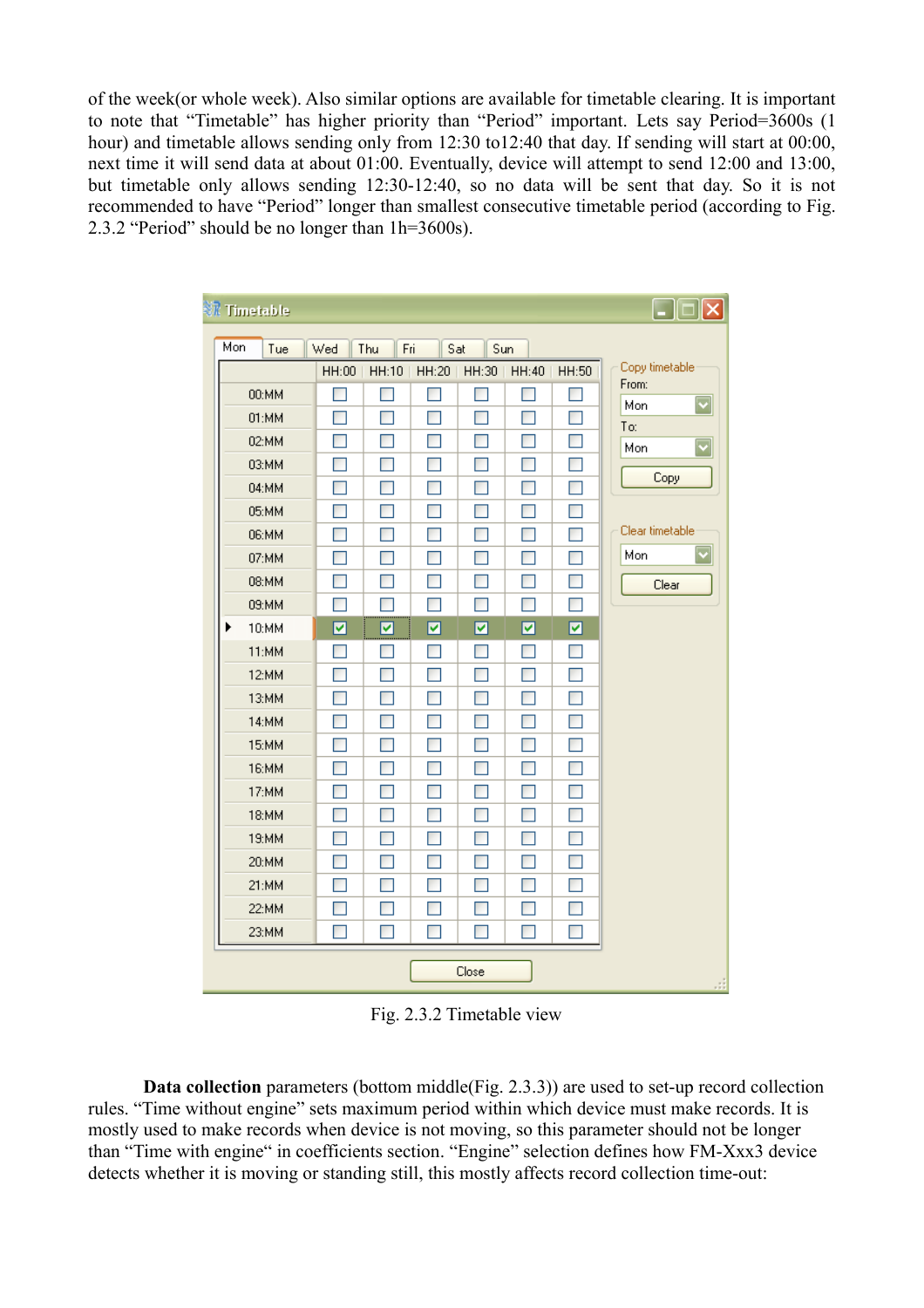| Data collection          |           |   |     |
|--------------------------|-----------|---|-----|
| Enable                   |           |   |     |
| Time without engine      | 60        |   | Ś   |
| Engine                   | Always on |   |     |
| Coefficients<br>Distance | 1000      | ٥ | m   |
| Time with engine         | 60        | ¢ | Ŝ   |
| <b>Badial</b>            | 60        | ٥ | dea |
|                          |           |   |     |

Fig. 2.3.3 Data collection options view

• Always on" – device collects records only according to "Time with engine" (i.e. Time without engine=120s, Time with engine=60s, then it will always collect data with 60s time-out)

•"Ignition (DIN4)" – device considers that it is moving when ignition is turned on ( on digital input 4 (DIN4) voltage level is high)(i.e. Time without engine=120s, Time with engine=60s, then if ignition is on time-out will be 60s, if ignition is off time-out will be 120s)

•"MovSensor" – device will take built-in movement sensor data to state if it is moving (i.e. Time without engine=120s, Time with engine=60s, then if motion sensor detects vibration time-out will be 60s, if no vibrations detected time-out will be 120s).

"Engine" selection also defines how device wakes up from sleep mode. If "Ignition (DIN4)" mode is selected, then device will wake up from high level on DIN4. Else ("Always on" or "MovSensor") movement will be detected from built-in movement sensor.

Coefficients section defines how often device collects records based on GPS readings. "Distance" parameter defines what distance vehicle has to go to make a record. "Time" how much time must pass to make a record. "Radial" how much vehicle has to turn to make a record. All coefficients are counted from last one generated record (i.e. Distance=1000m, Time=60s, Radial=60deg and device was moving for 60s, gone 650m and turned 30 degrees, so record will be made based on Time, and counters will be reset, so device must go for another 1000m, or 60s, or 60deg to make another record).

FM-Xxx3 device has profiled structure, so according to circumstances device can differently send, collect and store data. Profile switching is done in two ways: by GSM operator or by IO event. It is recommended to use single type of switching to avoid confusion. Although advanced users can combine dual switching. At first, when device starts and has no operator, it jumps to first profile. As soon as registered to a GSM network, device checks up operator lists (from  $1^{st}$  profile to  $4^{th}$ ) and if it finds GSM operator code [\(http://en.wikipedia.org/wiki/Mobile\\_Network\\_Code\)](http://en.wikipedia.org/wiki/Mobile_Network_Code) in that list, it jumps to corresponding profile. If no matching profile list found, device jumps to first profile with empty operator list, so it is recommended to leave 4<sup>th</sup> profile with empty operator list. If the same operator code is entered in two profiles lists, then after the GSM network operator change, it will jump to first one of them – lets say operator X is listed in  $2<sup>nd</sup>$  profile operator list and  $3<sup>rd</sup>$  profile operator list and device works in  $1<sup>st</sup>$  profile, when GSM operator will change to X, device will jump to  $2<sup>nd</sup>$  profile. If using IO event switching, just set "Switch to" to desired profile (Fig. 2.3.6).

**Operator list** is placed in the middle right on the main view and is accessible by clicking options (Fig. 2.3.4). In the new opened window you can set up to 50 preferred mobile network operators for each profile. Operators are added as numbers (up to six digits). If you want to add Afghanistan AWCC operator, you should enter *41201* (Fig.2.3.5) and then click "Add". If you want to remove operator, select operator (by clicking it on the list) and then click on "Remove" button. Also you can clear all operators from the list by clicking "Clear All".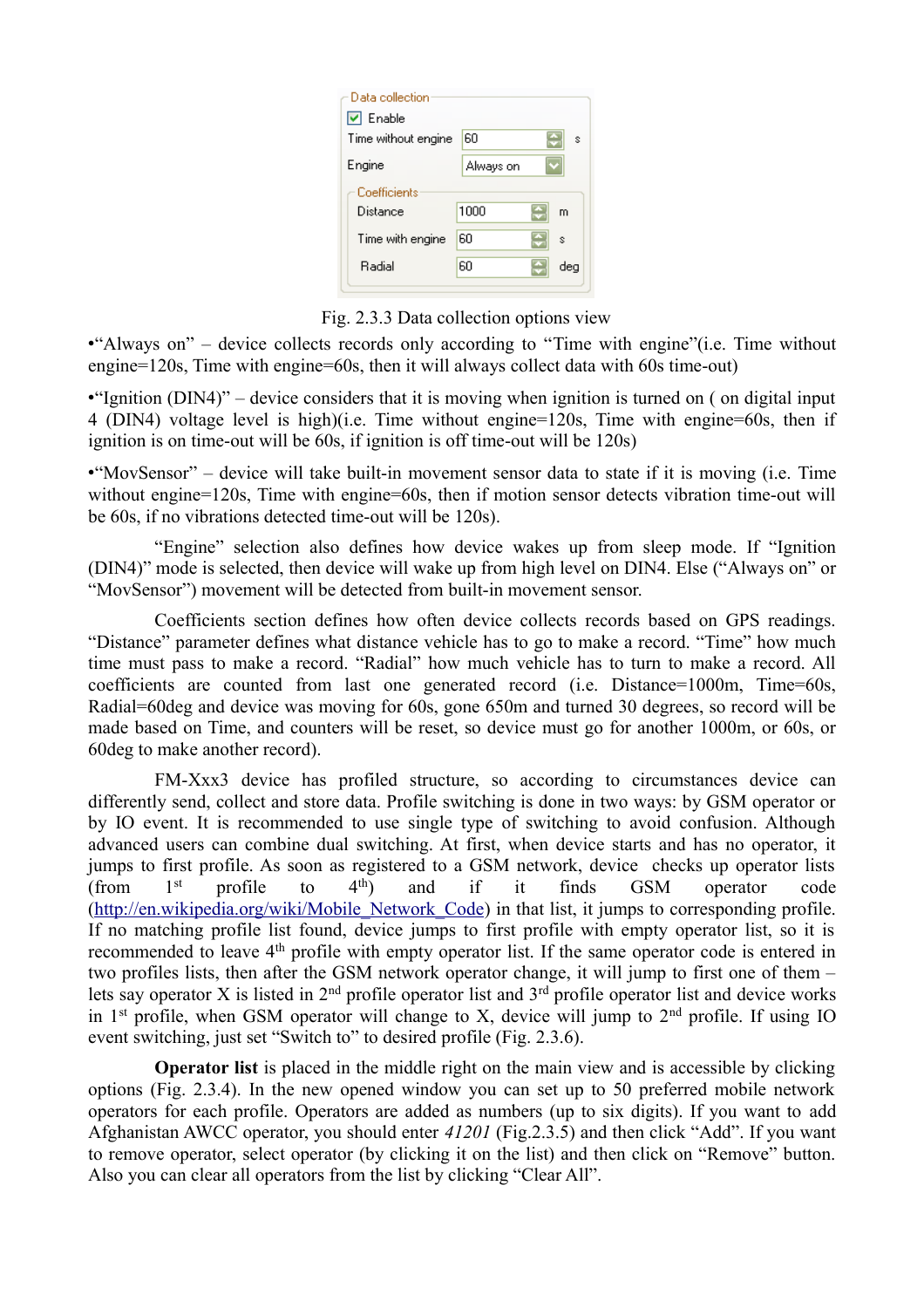| Operator list<br>Options |
|--------------------------|
|                          |

Fig. 2.3.4 Operator list options button

| ें ? Operator list |   | l⊡lx<br>H     |
|--------------------|---|---------------|
| 123456<br>654321   |   | 41201         |
|                    | 2 | Add           |
|                    |   | Remove        |
|                    |   | Clear All     |
|                    |   |               |
|                    |   |               |
|                    |   |               |
|                    |   |               |
|                    |   |               |
|                    |   |               |
|                    |   | Close<br>. 22 |

Fig. 2.3.5 Operator list view

**IO events** settings are located in the bottom right corner on the main view and are accessible by clicking "Options" button (Fig. 2.3.6). IO is a specific property, which can be measured by FM-Xxx3 device and sent to server. IO event is reaction to measured value. When IO event occurs, device makes a record into its memory with measured values, date, time and location. IO events can initiate GPRS session. Also IO can change device operation (by switching profile). You can select up to 40 IO events, from which 20 can be CAN IO events.

| IO events          |
|--------------------|
| Options            |
| <b>Battery Off</b> |

Fig. 2.3.6 IO events settings button

To add IO to data record and create IO event(Fig 2.3.7):

1. Select space for IO. If it is "Disabled" then it is empty and new IO will be added, otherwise you will overwrite IO and it will be replaced with new one.

2.Check "Enable".

- 3.Select property ID you want to measure.
- 4.Set "Level" (optional, used for Hysteresis (explained below), IO dependant).
- 5.Set "Delta" (optional, used for Hysteresis (explained below), IO dependant).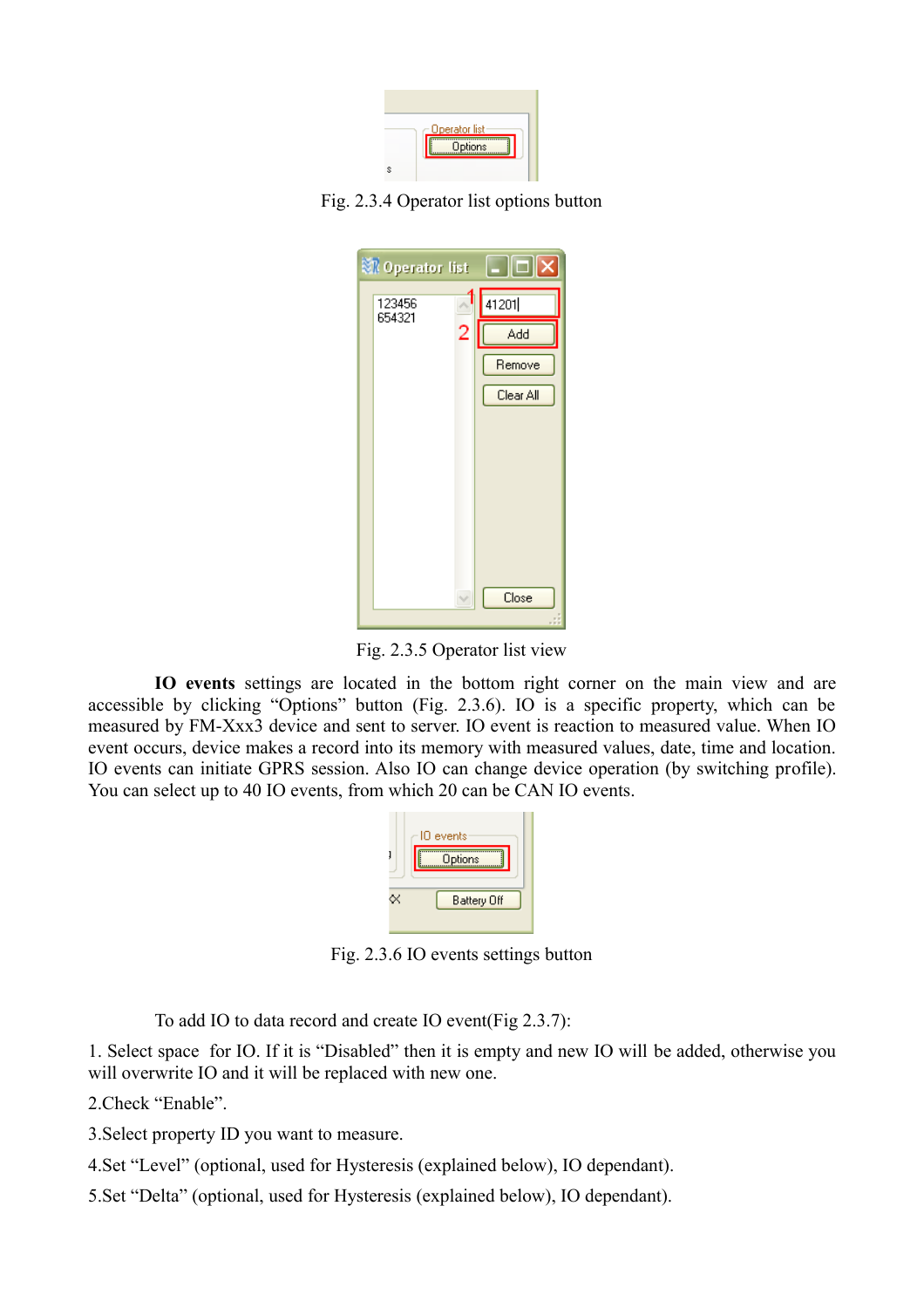6.Set "Average" (averaging is used to ensure that IO value is long time result and not short impulse value). Some parameters, which has static values (like iButton ID) ignores averaging.

7.Select "Event on"(Monitoring – no event generation, only include value to record; Hysteresis – event generation defined by "Level" and "Delta"; Change – event generated when measured property changes, that means its value is different from previous registered value).

8.Select whether to always include value to record or only when event is generated.

9.Select priority (Low – do not start GPRS session after event and send data according to timing defined in parameters "Period" and "Timetable"(Fig. 2.3.1), High – start GPRS session after event and send data if "Timetable" allows GPRS activity at that time).

10.Select whether to switch profile on this event or not.

| <b>课 IO settings</b>                                        |                            |    |
|-------------------------------------------------------------|----------------------------|----|
| 1<br>AIN1                                                   | 1                          |    |
| 10 properties<br>$\boxed{ \nabla \boxed{ \text{Enable} } }$ | 2                          |    |
| ID AIN1                                                     |                            |    |
| Level                                                       | 1000<br>4                  | m۷ |
| Delta                                                       | 100                        | m۷ |
| Average                                                     | 1000<br>R                  | ms |
| Event on                                                    | Hysteresis                 |    |
| 8                                                           | Include data only on event |    |
| Priority                                                    | High 9                     |    |
|                                                             | Switch to 3rd Profile 10   |    |
| 10 counters<br>Data bytes left:<br>CAN spaces left:         | 96<br>20                   |    |
|                                                             | ose                        |    |

Fig. 2.3.7 IO event settings view

Hysteresis principle is applied to reduce amount of events generated and thus reduce GPRS traffic. For example, take configuration from Fig. 2.3.7: voltage on analog1 input (AIN1) will be measured, event will be generated on hysteresis then signal on analog rises from 1000-100=900mV to 1000+100=1100mV, or falls from 1100mV to 900mV, with a samples averaged within 1s intervals; data will be included only when event is generated; and when event is generated GPRS session will be initiated and device will switch to  $3<sup>rd</sup>$  profile. To generate event on "Hysteresis" property value must travel from Level-Delta to Level+Delta or vice versa. In Fig. 2.3.8 event will be generated on 9<sup>th</sup> and 15<sup>th</sup> seconds.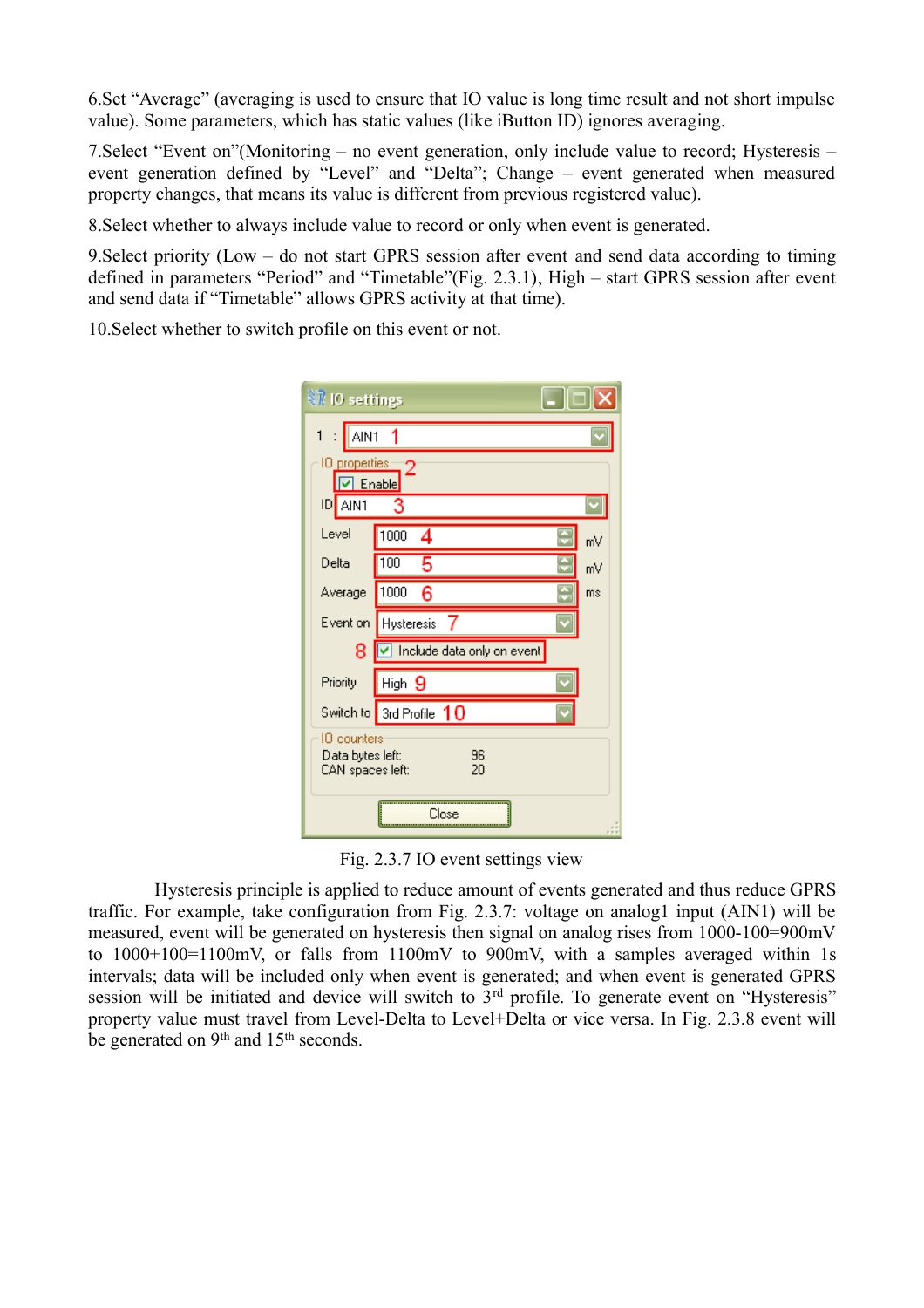



Some IO options have conventional parameter measurement units (analog inputs, temperature measurements, etc.) while others are defined in specific standards ( as CAN FMS 2.0).

**Sleep** can be enabled (Fig. 2.3.9) to reduce power usage of the device, but sleep also reduces response from device, because GSM modem and GPS are switched off (device does not collect records based on GPS information and does not respond to SMS commands). Device enters into sleep mode after no movement or ignition (depends on "Engine" selection (Fig. 2.3.3)) detected for 10minutes. Device resumes instantly after movement or ignition detected.



Fig. 2.3.9 Sleep selection buttons

#### $\sqrt[3]{R}$  FM3 configurator v00.01.16  $\Box\Box$  $\times$ Global COM1 ave Configuration <u> शिप्र</u> .<br>Profi 1 Connect  $\overline{6}$  U Save in: 6 fw\_files  $\overline{\mathbf{v}}$ ○ ま ビ 田 APN Save CFG  $\overline{2}$ Load CFG Nam G My Recent **H**ser Send CFG Documents Psw Get CFG ß Cor Send FW Desktop  $P_{103}$ Profile 1 Profile 2 Profil  $\left\langle \right\rangle$ Sleep My Documents ◯ Enabled ⊙ Disab -Data sending 一  $\boxed{\triangledown}$  Enable My Computer Min Records  $\vert$ 1 3 Δ Period kn File name name Save Enable timetable FM3 configuration file (\*.f3c) Cancel My Network Save as type Timetabl FW: XXXXX IMEI: XXXXXXXXXXXXX **Battery Off** Diagnostics BL: **XXXX**

### *2.4 Saving and loading configuration*

Fig. 2.4.1 Configuration saving scheme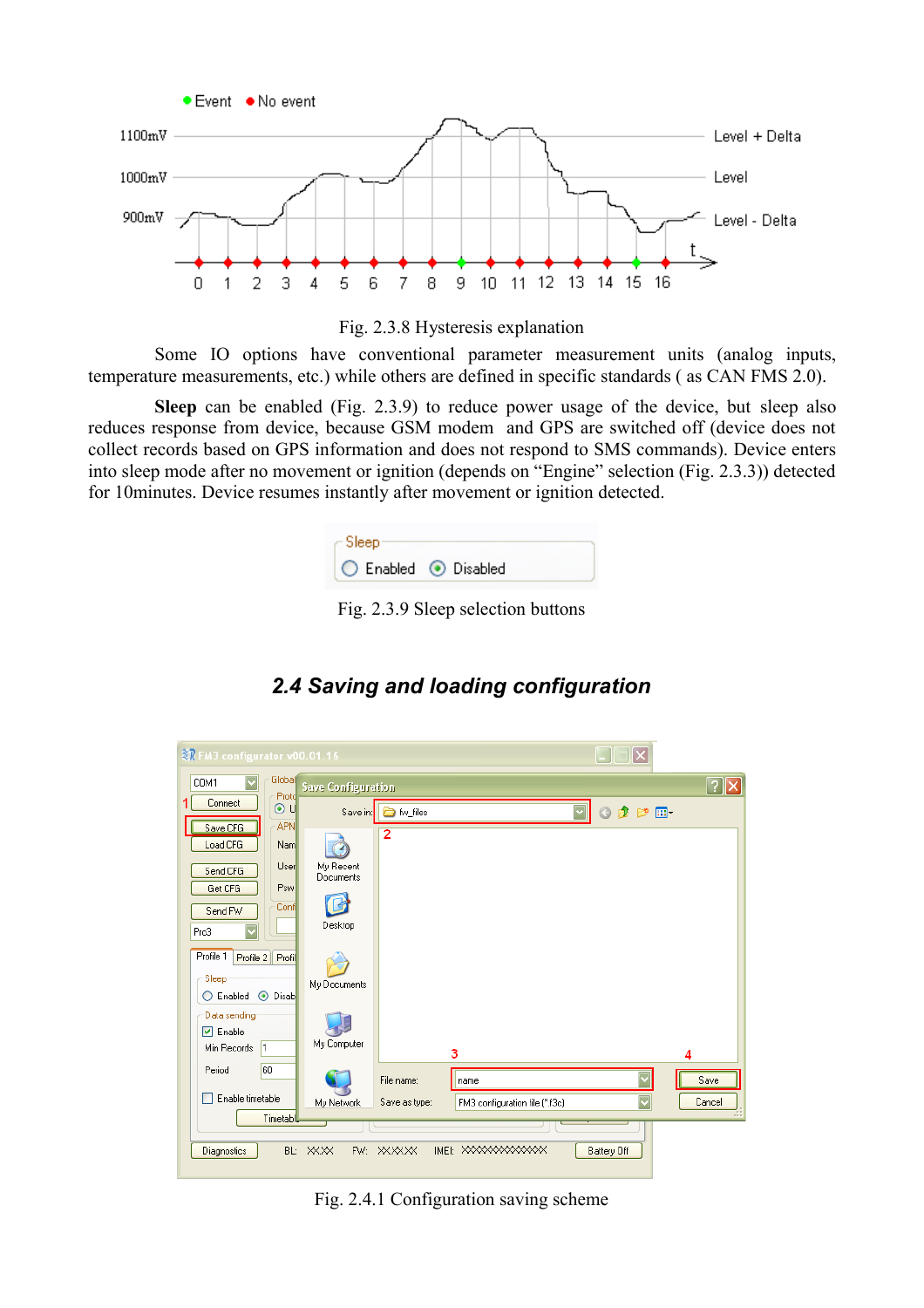In the main view upper left corner there are "Save CFG" and "Load CFG" buttons, which save and load configuration files. In order to save file click "Save CFG", go to folder where to save configuration, give name to file and click "Save" (Fig. 2.4.1). In order to load configuration, click "Load CFG", navigate to folder where configuration file is saved, select file and click "Open"

| $\sqrt[3]{R}$ FM3 configurator v00.01.16  |                           |                |                                |                         | ×                    |
|-------------------------------------------|---------------------------|----------------|--------------------------------|-------------------------|----------------------|
| COM1<br>Connect                           | Global<br>Protocol        |                | Connection settings            |                         |                      |
|                                           | <b>Open configuration</b> | $\overline{2}$ |                                |                         | $\boxed{?}$ $\times$ |
| Save CFG<br>Load CFG                      | Look in:                  | fw_files       |                                | ◘◘⊙ ◘ ◘ ◘               |                      |
| Send CFG                                  |                           | Tame.f3c<br>3  |                                |                         |                      |
| Get CFG<br>Send FW                        | My Recent<br>Documents    |                |                                |                         |                      |
| Pro3                                      |                           |                |                                |                         |                      |
| Profile 1<br>Profile 2                    | Desktop                   |                |                                |                         |                      |
| Sleep<br>$\bigcirc$ Enabled<br>◉          |                           |                |                                |                         |                      |
| Data sending                              | My Documents              |                |                                |                         |                      |
| $\boxed{\vee}$ Enable<br>1<br>Min Records |                           |                |                                |                         |                      |
| đ<br>Period                               | My Computer               |                |                                |                         |                      |
| Enable timeta                             |                           | File name:     | name.f3c                       |                         | Open                 |
|                                           | My Network                | Files of type: | FM3 configuration file [".f3c] | $\overline{\mathbf{v}}$ | Cancel               |
| Diagnostics                               | BL: XXXX                  | FW: XXXXX      | <b>IMEI: XXXXXXXXXXXX</b>      | <b>Battery Off</b>      |                      |

Fig. 2.4.2 Configuration loading scheme

Both actions, saving and loading, can be completed whether device is connected or disconnected from PC.

Different device types (FM-Eco3, FM-Pro3, FM-Tco3) have slightly different configuration options. So when configuring without connected device, pay attention to which type is selected (Fig. 2.1.3). Each device type has its own configuration file extension: FM-Eco3 – .fe3c,  $FM-Pro3 - f<sub>p3c</sub>, FM-Te<sub>03</sub> - f<sub>t3c</sub>.$ 

#### *2.5 Configuration exchange with device*

In the main view upper left corner there are "Send CFG" and "Get CFG" buttons, which are responsible for configuration exchange with device. These actions can only be performed when connected to COM port (chapter 2.1). In order to get configuration from device click "Get CFG" button. The controls will be frozen for a while and on the bottom you will see progress bar active. Analogue actions should be done to send configuration to device. All profiles are saved and loaded from device at once. Report will be written at the bottom of main view after action. Possible reports:

- •Configuration Sent Successfully
- •Configuration Send Error!
- •Configuration Received Successfully
- •Configuration Receiving Error!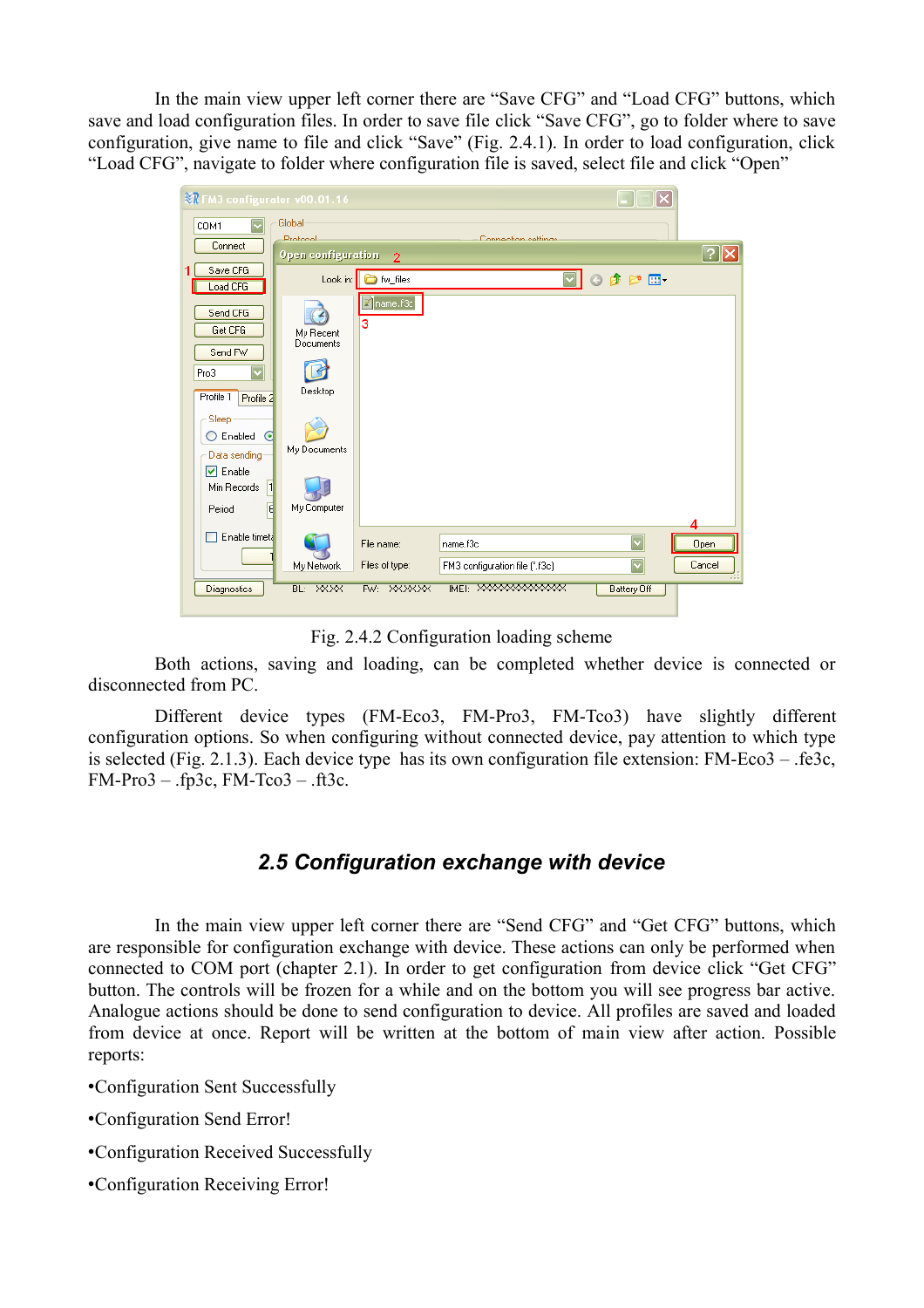If you receive error report, retry your last action once again. In most cases this should fix the problem. If this you still having problems contact our support engineers.

#### **3. Firmware update**

Configurator is also used to update firmware version of FM-Xxx3 type device. There is "Send FW" button (on the middle left on the main view (Fig 3.1)), it opens dialogue window search for firmware file. Different device type has its own firmware file: FM-Eco3 – .efwe, FM-Pro3 – .efwp, FM-Tco3 – .efwt. User has to open device COM port, click "Send FW", navigate to appropriate folder, select file and click "Open" (Fig. 3.2).



Fig. 3.1 Firmware update button

| <b>NR FM3 configura</b>                                | <b>Open</b><br>3       |                           |                           |                             |                         |        |
|--------------------------------------------------------|------------------------|---------------------------|---------------------------|-----------------------------|-------------------------|--------|
| COM3                                                   | Look in                | firmware files<br>⊖       |                           |                             | $O$ $D$ $P$ $m$         |        |
| Disconnect<br>Save CFG<br>Load CFG                     | My Recent<br>Documents | FMpro3_00.01.12 beta.efwp | 4                         |                             |                         |        |
| Send CFG<br>Get CFG<br>Send FW                         | Desktop                |                           |                           |                             |                         |        |
| Pro3<br>Profile 1<br>Profile 2                         | My Documents           |                           |                           |                             |                         |        |
| Sleep<br>$\odot$<br>$\bigcirc$ Enabled<br>Data sending |                        |                           |                           |                             |                         |        |
| $\triangledown$ Enable                                 | My Computer            |                           |                           |                             |                         | 5      |
| I1.<br>Min Records                                     |                        | File name:                | FMpro3_00.01.12 beta.efwp |                             |                         | Qpen   |
| 60<br>Period                                           | My Network             | Files of type:            | Firmware (*.efwp)         |                             | $\overline{\mathbf{v}}$ | Cancel |
| Enable timetable                                       | Timetable              | Radial                    | 쥐<br>60<br>deg            | <b>IU</b> events<br>Options |                         |        |
| Diagnostics                                            | BL:<br>0x50 0x01 FW:   | 02.00.01                  | IMEI: 012207007306290     |                             | <b>Battery Off</b>      |        |

Fig. 3.2 Firmware update scheme

After sending firmware file to the device, notification will pop up on the bottom of the device and LEDs will glow continuously for about a minute. Firmware update takes up to 5 minutes, so device must be powered up all that time. Device completely is ready to use when LEDs start blinking.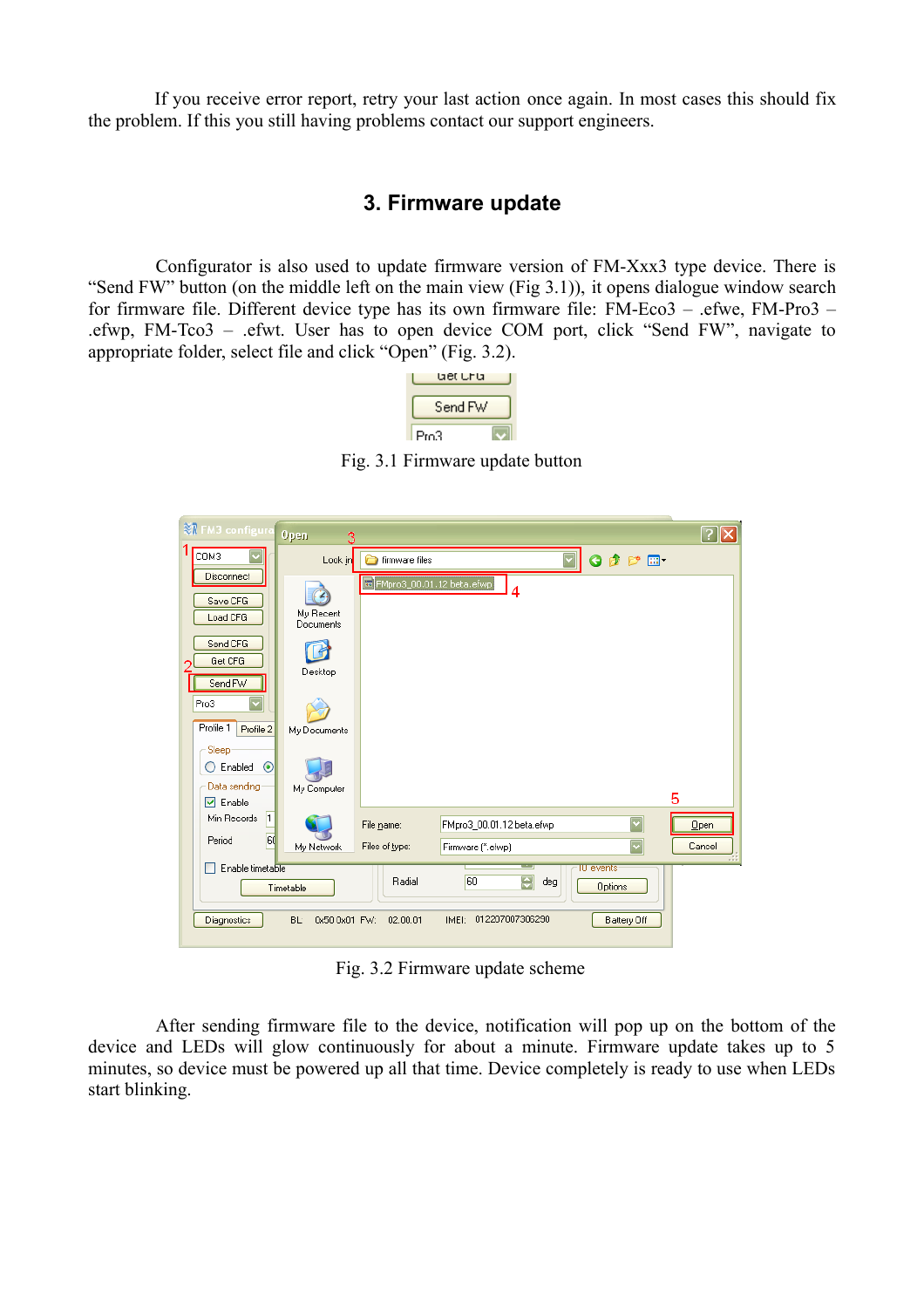## **Appendix A. IO list**

| <b>IO</b> name                                 | IO size, $B$   | <b>IO</b> value range | <b>IO</b> value explanation                                                                           | <b>Notes</b>                                |
|------------------------------------------------|----------------|-----------------------|-------------------------------------------------------------------------------------------------------|---------------------------------------------|
| AIN1                                           | $\overline{2}$ | 0-65535               | mV                                                                                                    |                                             |
| AIN <sub>2</sub>                               | $\overline{2}$ | 0-65535               | mV                                                                                                    |                                             |
| <b>Battery current</b>                         | $\overline{2}$ | 0-65535               | mA                                                                                                    | Should not exceed 250mA                     |
| <b>Battery Voltage</b>                         | $\overline{2}$ | 0-65535               | mV                                                                                                    | Should be between 3300<br>and 4300mV        |
| CAN accelerator<br>pedal position 1            | $\mathbf{1}$   | $0 - 255$             | 0-100% pressed, by $0,4\%$<br>steps                                                                   | $128=51\%$ - pedal pressed<br>to the middle |
| CAN ambient air<br>temperature                 | $\overline{2}$ | 0-65535               | 0.03125 °C/Bit gain<br>-273 °C offset                                                                 | 9376=20°C                                   |
| CAN at least one<br>PTO engaged                | $\mathbf{1}$   | $0 - 3$               | 0=No PTO drive is engaged<br>1=At least one PTO drive is<br>engaged<br>$2 = Error$<br>3=Not available |                                             |
| CAN axle location                              | $\mathbf{1}$   | $0 - 15$              | Defined in FMS 2.0 standard                                                                           |                                             |
| CAN axle weight                                | $\overline{2}$ | 0-65535               | $0.5$ kg / Bit gain                                                                                   | 20000=10000kg                               |
| CAN brake switch                               | 1              | $0 - 1$               | 0=pedal released<br>1=pedal pressed                                                                   |                                             |
| CAN clutch<br>switch                           | 1              | $0 - 1$               | 0=pedal released<br>1=pedal pressed                                                                   |                                             |
| CAN cruise<br>control active                   | 1              | $0 - 1$               | 0=switched off<br>1=switched on                                                                       |                                             |
| CAN diagnostics<br>supported                   | 1              | $0 - 3$               | 0=diagnostics<br>is<br>not<br>supported<br>1=diagnostics is supported<br>2=reserved<br>3=don't care   |                                             |
| CAN engine<br>coolant<br>temperature           | $\mathbf{1}$   | $0 - 255$             | $1^{\circ}$ C / Bit gain<br>$-40^{\circ}$ C offset                                                    | $128 = 88^{\circ}C$                         |
| CAN engine hours                               | $\overline{4}$ | 0-4294967295          | $0.05$ h / Bit gain                                                                                   | 200000=10000h                               |
| CAN engine<br>percent load at<br>current speed | 1              | $0 - 125$             | 1%/bit,<br>0 to 125% op. range                                                                        | $60 = 60%$                                  |
| CAN engine speed                               | $\overline{2}$ | 0-65535               | $0.125$ rpm / Bit gain                                                                                | 8000=1000rpm                                |
| CAN engine total<br>fuel used                  | $\overline{4}$ | 0-4294967295          | $0,5$ L / Bit gain                                                                                    | 20000=10000L                                |
| CAN first driver<br>ID                         | 16             | $\overline{a}$        | Driver $ID = Card$ Number                                                                             |                                             |
| CAN fuel level1                                | 1              | $0 - 255$             | $0,4\%$ / Bit gain                                                                                    | 128=51%                                     |
| CAN fuel rate                                  | $\overline{2}$ | $0 - 64255$           | $0.05L/h$ per bit<br>0 to 3212,75L/h                                                                  | 600=30L/h                                   |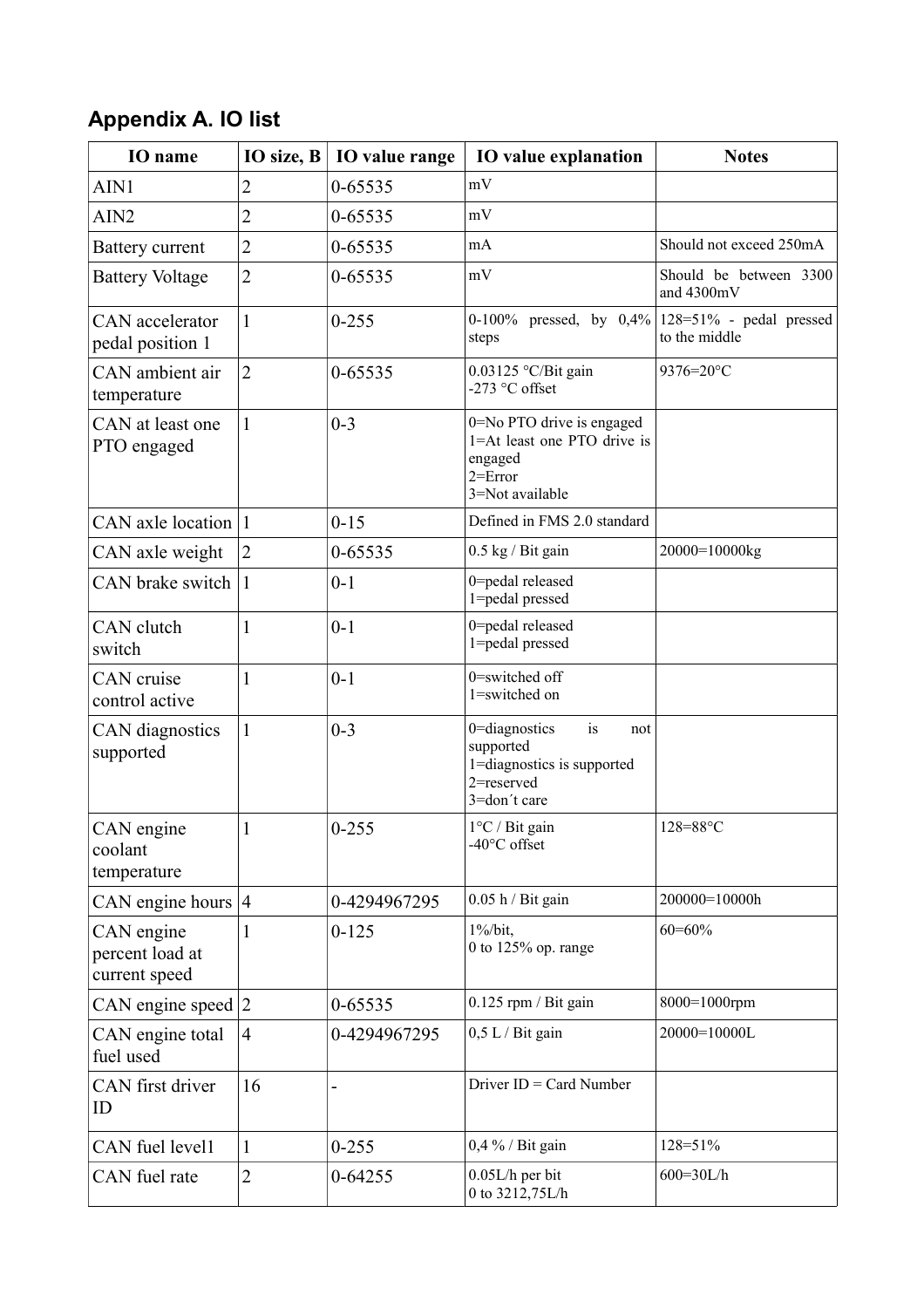| IO name                                                            | IO size, B     | IO value range           | IO value explanation                                                                                                                                                                          | <b>Notes</b>                                             |
|--------------------------------------------------------------------|----------------|--------------------------|-----------------------------------------------------------------------------------------------------------------------------------------------------------------------------------------------|----------------------------------------------------------|
| high $ 4$<br><b>CAN</b><br>engine<br>resolution<br>total fuel used |                | $0 - 4211081215$         | $0.001$ L/bit<br>0 to 4211081,215 L                                                                                                                                                           | 1000000=1000L                                            |
| CAN high<br>resolution total<br>vehicle distance                   | $\overline{4}$ | 0-4294967295             | 5 m/Bit gain                                                                                                                                                                                  | 10000=50000m                                             |
| CAN<br>instantaneous fuel<br>economy                               | $\overline{2}$ | 0-64256                  | $1/512$ km/L per b<br>0 to 125,5 km/L                                                                                                                                                         | 2560=5km/L                                               |
| CAN requests<br>supported                                          | $\mathbf{1}$   | $0 - 3$                  | 0=request is not supported<br>1=request is supported<br>2=reserved<br>3=don't care                                                                                                            |                                                          |
| CAN second<br>driver ID                                            | 16             | $\overline{\phantom{0}}$ | Driver $ID = Card$ Number                                                                                                                                                                     |                                                          |
| <b>CAN</b> service<br>distance                                     | $\overline{2}$ | 0-65535                  | 5 km / Bit gain<br>$-160635$ km offset                                                                                                                                                        | 32327=1000km<br>(negative<br>means<br>service<br>passed) |
| CAN system event $ 1 $                                             |                | $0 - 1$                  | 0=no tachogr. Event<br>1=tachogr. Event                                                                                                                                                       |                                                          |
| <b>CAN SW-version</b><br>supported                                 | $\overline{4}$ |                          | Defined in FMS 2.0 standard                                                                                                                                                                   |                                                          |
| CAN tacho<br>direction indicator                                   | $\mathbf{1}$   | $0 - 1$                  | 0=Forward<br>1=Reverse                                                                                                                                                                        |                                                          |
| CAN tacho driver<br>1 card                                         | $\mathbf{1}$   | $0 - 1$                  | 0=Card not present<br>1=Card present                                                                                                                                                          |                                                          |
| CAN tacho driver<br>1 time related<br>status                       | 1              | $0 - 15$                 | 0=normal<br>$1=15$ min bef. 4 $\frac{1}{2}$ h<br>$2=4\frac{1}{2}$ h reached<br>$3=15$ min bef. 9 h<br>4=9 h reached<br>$5=15$ min bef. 16 h<br>6=16h reached<br>14=Error<br>15=not available  |                                                          |
| CAN tacho driver<br>2 card                                         | 1              | $0 - 1$                  | 0=Card not present<br>1=Card present                                                                                                                                                          |                                                          |
| CAN tacho driver<br>2 time related<br>status                       | $\mathbf{1}$   | $0 - 15$                 | $0$ =normal<br>$1=15$ min bef. 4 $\frac{1}{2}$ h<br>$2=4\frac{1}{2}$ h reached<br>$3=15$ min bef. 9 h<br>4=9 h reached<br>5=15 min bef. 16 h<br>6=16h reached<br>14=Error<br>15=not available |                                                          |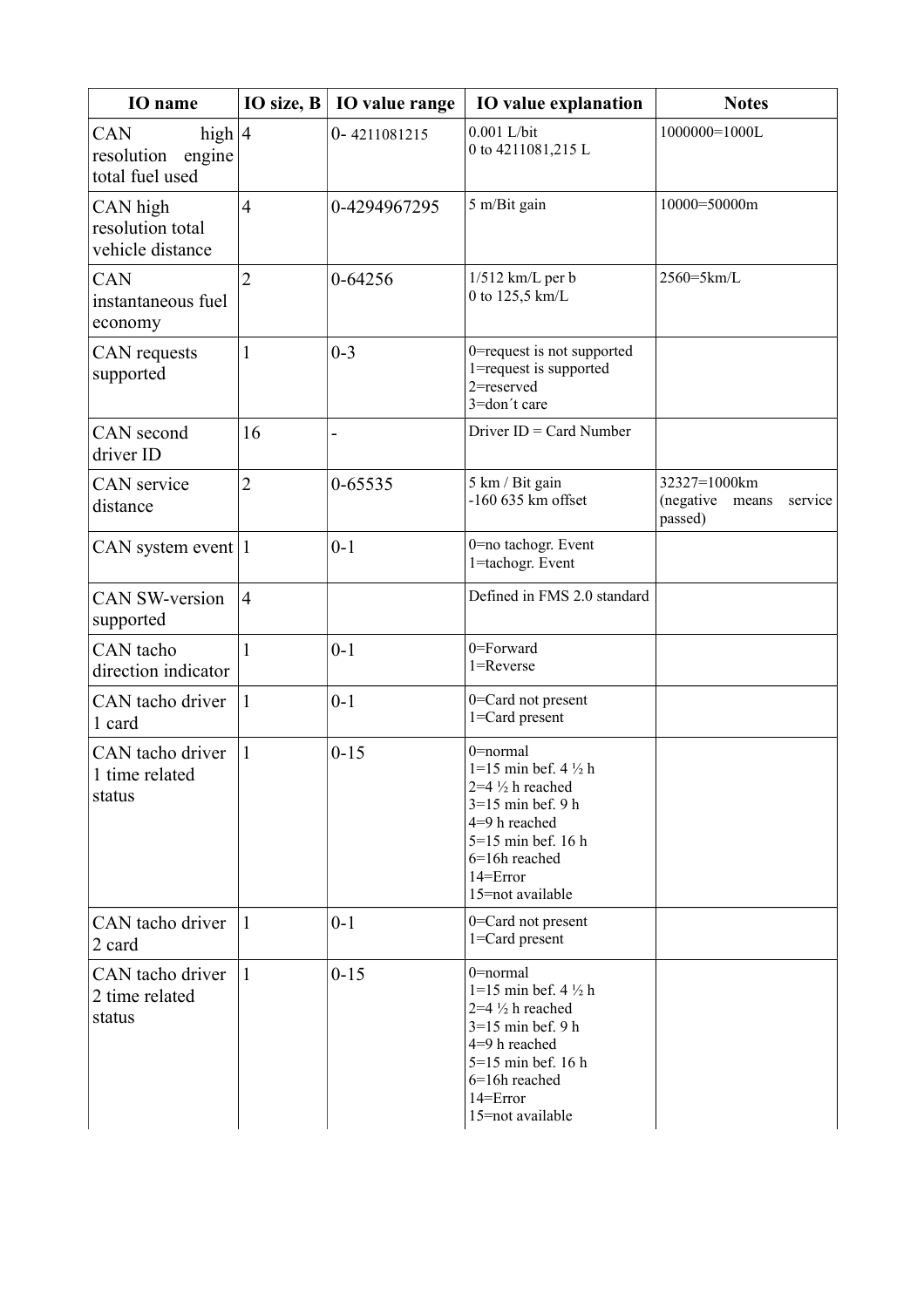| <b>IO</b> name                        | IO size, B     | IO value range           | <b>IO</b> value explanation                                                                                            | <b>Notes</b>                                         |
|---------------------------------------|----------------|--------------------------|------------------------------------------------------------------------------------------------------------------------|------------------------------------------------------|
| CAN tacho<br>driver1 working<br>state | 1              | $0 - 7$                  | $0 =$ Rest<br>1=Driver available<br>$2 = Work$<br>$3 = Drive$<br>$6 = Error$<br>7=not available                        |                                                      |
| CAN tacho<br>driver2 working<br>state | 1              | $0 - 7$                  | $0 =$ Rest<br>1=Driver available<br>$2 = Work$<br>$3 = Drive$<br>$6 = Error$<br>7=not available                        |                                                      |
| CAN tacho<br>handling<br>information  | 1              | $0 - 1$                  | 0=no handling information<br>1=handling information                                                                    |                                                      |
| CAN tacho<br>vehicle motion           | $\mathbf{1}$   | $0 - 1$                  | 0=Vehicle motion not<br>detected<br>1=vehicle motion detected                                                          |                                                      |
| CAN tacho<br>vehicle overspeed        | 1              | $0 - 1$                  | 0=No overspeed<br>1=Overspeed                                                                                          |                                                      |
| CAN tachograph<br>performance         | $\mathbf{1}$   | $0 - 1$                  | 0=Normal performance<br>1=Performance analysis                                                                         |                                                      |
| CAN tachograph<br>vehicle speed       | $\overline{2}$ | 0-65535                  | 1/256km/h Bit gain                                                                                                     | 15360=60km/h                                         |
| CAN tire location                     | $\mathbf{1}$   | $0 - 15$                 | Defined in FMS 2.0 standard                                                                                            |                                                      |
| CAN vehicle ID                        | 24             | $\overline{\phantom{0}}$ | Defined in FMS 2.0 standard                                                                                            |                                                      |
| CAN wheel based<br>speed              | $\overline{2}$ | 0-65535                  | 1/256km/h Bit gain                                                                                                     | 15360=60km/h                                         |
| Current profile                       | 1              | $0 - 4$                  | 0=default pfile<br>$1=1$ <sup>st</sup> profile<br>$2=2nd$ profile<br>$3=3^{rd}$ profile<br>$4=4$ <sup>th</sup> profile |                                                      |
| DIN1                                  | 1              | $0 - 1$                  | 0=low level on input<br>1=high level on input                                                                          |                                                      |
| DIN <sub>2</sub>                      | 1              | $0 - 1$                  | 0=low level on input<br>1=high level on input                                                                          |                                                      |
| DIN <sub>3</sub>                      | 1              | $0 - 1$                  | 0=low level on input<br>1=high level on input                                                                          |                                                      |
| GSM operator                          | $\overline{4}$ | 0-4294967295             | Unique<br>Mobile<br>operator<br>code                                                                                   | http://en.wikipedia.org/wiki<br>/Mobile_Network_Code |
| GSM signal level                      | 1              | $0 - 31$                 | $0=115$ dBm or less<br>$1 = -111dBm$<br>$230=11054dBm$<br>$31 = -52$ dBm or greater<br>99=not known or detectable      |                                                      |
| iButton ID                            | 8              |                          | Unique iButton ID                                                                                                      |                                                      |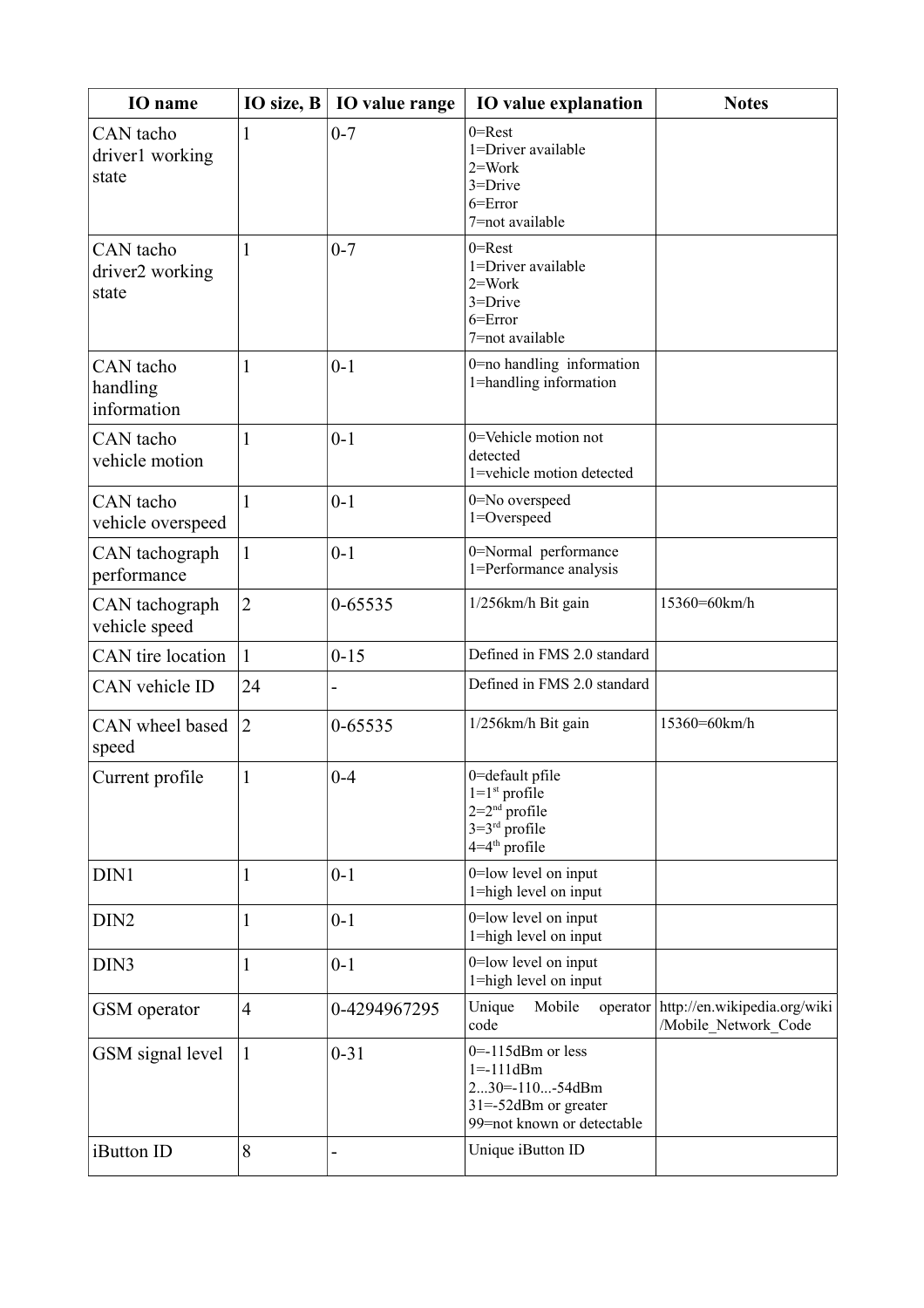| <b>IO</b> name                     | IO size, B     | IO value range | <b>IO</b> value explanation                                                                     | <b>Notes</b>                                                                                                                       |
|------------------------------------|----------------|----------------|-------------------------------------------------------------------------------------------------|------------------------------------------------------------------------------------------------------------------------------------|
| Ignition(DIN4)                     | 1              | $0 - 1$        | 0=low level on input<br>1=high level on input                                                   |                                                                                                                                    |
| Modem<br>temperature               | $\mathbf{1}$   | $-40-90$       | $\rm ^{\circ}C$                                                                                 |                                                                                                                                    |
| Movement sensor                    | $\mathbf{1}$   | $0 - 1$        | 0=No motion detected<br>1=Motion detected                                                       |                                                                                                                                    |
| PCB temperature                    | $\mathbf{1}$   | $-40-80$       | $\rm ^{\circ}C$                                                                                 |                                                                                                                                    |
| Power supply<br>voltage            | $\overline{2}$ | 0-65535        | mV                                                                                              |                                                                                                                                    |
| <b>TCO</b> distance                | $\overline{4}$ | 0-4294967295   | 5 m/Bit gain                                                                                    | 10000=50000m                                                                                                                       |
| TCO engine speed                   | $\overline{2}$ | 0-65535        | 0.125 rpm / Bit gain                                                                            | $8000=1000$ rpm                                                                                                                    |
| TCO first driver<br>card           | $\mathbf{1}$   | $0 - 1$        | 0=Card not present<br>1=Card present                                                            |                                                                                                                                    |
| TCO first driver<br>ID             | 16             | $\blacksquare$ | Driver $ID = Card$<br>Number                                                                    |                                                                                                                                    |
| <b>TCO</b> first driver<br>state   | $\mathbf{1}$   | $0 - 7$        | $0 =$ Rest<br>1=Driver available<br>$2 = Work$<br>$3 = Drive$<br>$6 = Error$<br>7=not available |                                                                                                                                    |
| TCO registration<br>number         | 16             | $\overline{a}$ | License plate number                                                                            |                                                                                                                                    |
| TCO second<br>driver card          | $\mathbf{1}$   | $0 - 1$        | 0=Card not present<br>$1 = Card$ present                                                        |                                                                                                                                    |
| TCO second<br>driver ID            | 16             |                | Driver $ID = Card$<br>Number                                                                    |                                                                                                                                    |
| TCO second<br>driver state         | $\mathbf{1}$   | $0 - 7$        | $0 =$ Rest<br>1=Driver available<br>$2 = Work$<br>$3 = Drive$<br>$6 = Error$<br>7=not available |                                                                                                                                    |
| TCO trip distance                  | $\overline{4}$ | 0-4294967295   | 5 m/Bit gain                                                                                    | 10000=50000m                                                                                                                       |
| TCO vehicle ID                     | 24             |                | Defined in FMS 2.0 standard                                                                     |                                                                                                                                    |
| TCO vehicle<br>speed               | $\overline{2}$ | 0-65535        | 1/256km/h Bit gain                                                                              | 15360=60km/h                                                                                                                       |
| Temperature<br>sensor <sub>0</sub> | $\overline{2}$ | $-550-1250$    | $0,1$ °C / Bit gain                                                                             | 200=20°C<br>$2001 - 1$ wire bus short-<br>circuit<br>$2002 - CRC$ error<br>$2003 - no$ sensors<br>$2004 - abnormal$<br>temperature |